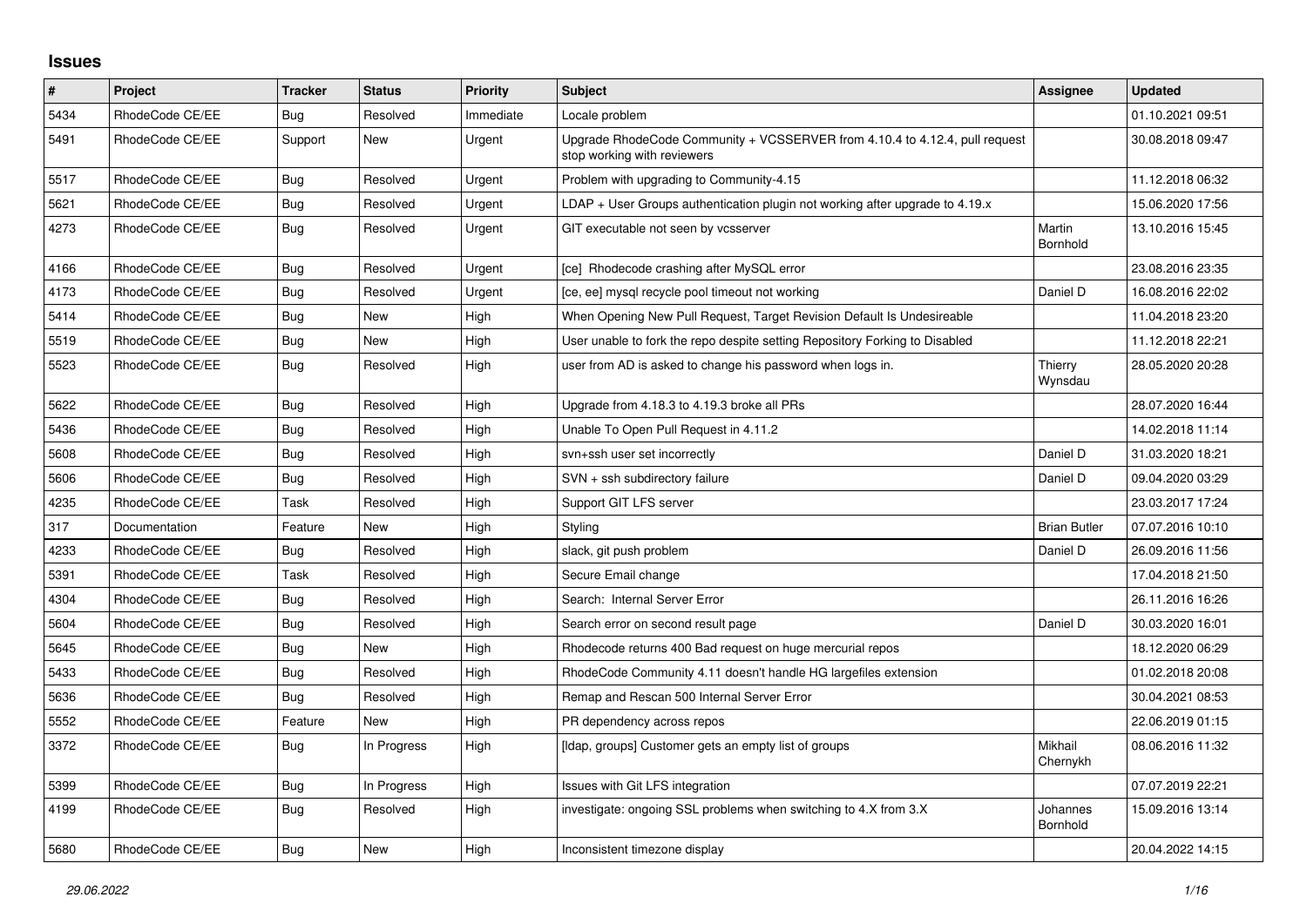| $\pmb{\#}$ | Project         | <b>Tracker</b> | <b>Status</b> | <b>Priority</b> | <b>Subject</b>                                                                                                     | Assignee                     | <b>Updated</b>   |
|------------|-----------------|----------------|---------------|-----------------|--------------------------------------------------------------------------------------------------------------------|------------------------------|------------------|
| 5576       | RhodeCode CE/EE | Bug            | Resolved      | High            | Hosting many repositories                                                                                          | Craig Fairhurst              | 12.02.2020 12:55 |
| 5489       | RhodeCode CE/EE | <b>Bug</b>     | Resolved      | High            | grant_user_permission_to_repo_group API call fails to set permissions on child<br>repos                            |                              | 11.07.2018 09:57 |
| 4223       | RhodeCode CE/EE | Bug            | Resolved      | High            | [git, tags] annotated tags not appearing in UI                                                                     | Daniel D                     | 12.09.2016 06:12 |
| 4243       | RhodeCode CE/EE | Support        | Resolved      | High            | Gist visibility update?                                                                                            | Martin<br>Bornhold           | 27.09.2016 06:40 |
| 5513       | RhodeCode CE/EE | Bug            | Resolved      | High            | Gist: GitHub flavoured markdown gist creation fails                                                                |                              | 07.07.2019 22:21 |
| 4184       | RhodeCode CE/EE | Bug            | Resolved      | High            | fix content INT overflow bug                                                                                       | Marcin<br>Kuzminski<br>[CTO] | 23.08.2016 10:31 |
| 4206       | RhodeCode CE/EE | Bug            | Resolved      | High            | Error creating SVN groups                                                                                          |                              | 15.09.2016 13:24 |
| 5567       | RhodeCode CE/EE | <b>Bug</b>     | Resolved      | High            | Error after PR was updated                                                                                         |                              | 20.01.2020 10:04 |
| 5528       | RhodeCode CE/EE | Bug            | Resolved      | High            | Empty Unicode file causes the PR to return HTTP 500                                                                |                              | 28.02.2019 13:52 |
| 4213       | RhodeCode CE/EE | Feature        | <b>New</b>    | High            | Embed PostgreSQL database                                                                                          | Marcin<br>Kuzminski<br>[CTO] | 03.09.2016 23:45 |
| 4116       | RhodeCode CE/EE | Bug            | New           | High            | [ee] Starting EE or running paster commands like setup-rhodecode does not work<br>without setting LC_ALL properly. |                              | 18.08.2016 21:03 |
| 4268       | RhodeCode CE/EE | Bug            | Resolved      | High            | [ee] default reviewers from changed lines is returning wrong values                                                | Daniel D                     | 06.10.2016 14:35 |
| 4251       | RhodeCode CE/EE | Task           | Feedback      | High            | [customer] Pull request with subrepos                                                                              | Martin<br>Bornhold           | 10.11.2016 17:52 |
| 5560       | RhodeCode CE/EE | Bug            | Resolved      | High            | Check all permission API function to flush caches for auth perms                                                   |                              | 08.06.2021 23:56 |
| 5524       | RhodeCode CE/EE | Bug            | <b>New</b>    | High            | Cannot log into RhodeCode anymore                                                                                  |                              | 15.01.2019 17:08 |
| 5516       | RhodeCode CE/EE | Support        | Resolved      | High            | Cannot log into RhodeCode                                                                                          | Thierry<br>Wynsdau           | 28.05.2020 20:28 |
| 5510       | RhodeCode CE/EE | Bug            | New           | High            | AssertionError: unexpected parameters: user_agent & hook_type                                                      |                              | 31.07.2021 11:14 |
| 4677       | RhodeCode CE/EE | Support        | Resolved      | High            | API get_repo_refs not working?                                                                                     |                              | 19.12.2016 11:46 |
| 3364       | RhodeCode CE/EE | Support        | New           | High            | Allow Specifying the Commit Message for Pull Request Merges                                                        |                              | 17.04.2018 21:51 |
| 5289       | RhodeCode CE/EE | Feature        | <b>New</b>    | High            | Ability to Upload/Replace a file using the UI                                                                      |                              | 22.09.2017 10:29 |
| 5639       | RhodeCode CE/EE | Support        | New           | High            | 500 Internal Server Error   The server has either erred  after importing Database<br>from backup                   |                              | 22.11.2020 09:15 |
| 5502       | RhodeCode CE/EE | <b>Bug</b>     | Resolved      | High            | 500 error when using multiple custom branch permissions                                                            |                              | 07.12.2018 09:49 |
| 5518       | RhodeCode CE/EE | Bug            | Resolved      | Normal          | Zero-sized files in /rhodecode/config/rcextensions/examples                                                        |                              | 21.01.2020 02:18 |
| 5588       | RhodeCode CE/EE | <b>Bug</b>     | New           | Normal          | wrong rendering of issue tracker pattern                                                                           |                              | 29.01.2020 11:24 |
| 5573       | RhodeCode CE/EE | Bug            | Resolved      | Normal          | Wrong notification Base Url for Email-Integrations                                                                 |                              | 16.01.2020 08:53 |
| 3977       | RhodeCode CE/EE | Feature        | <b>New</b>    | Normal          | Wiki                                                                                                               |                              | 05.06.2016 21:11 |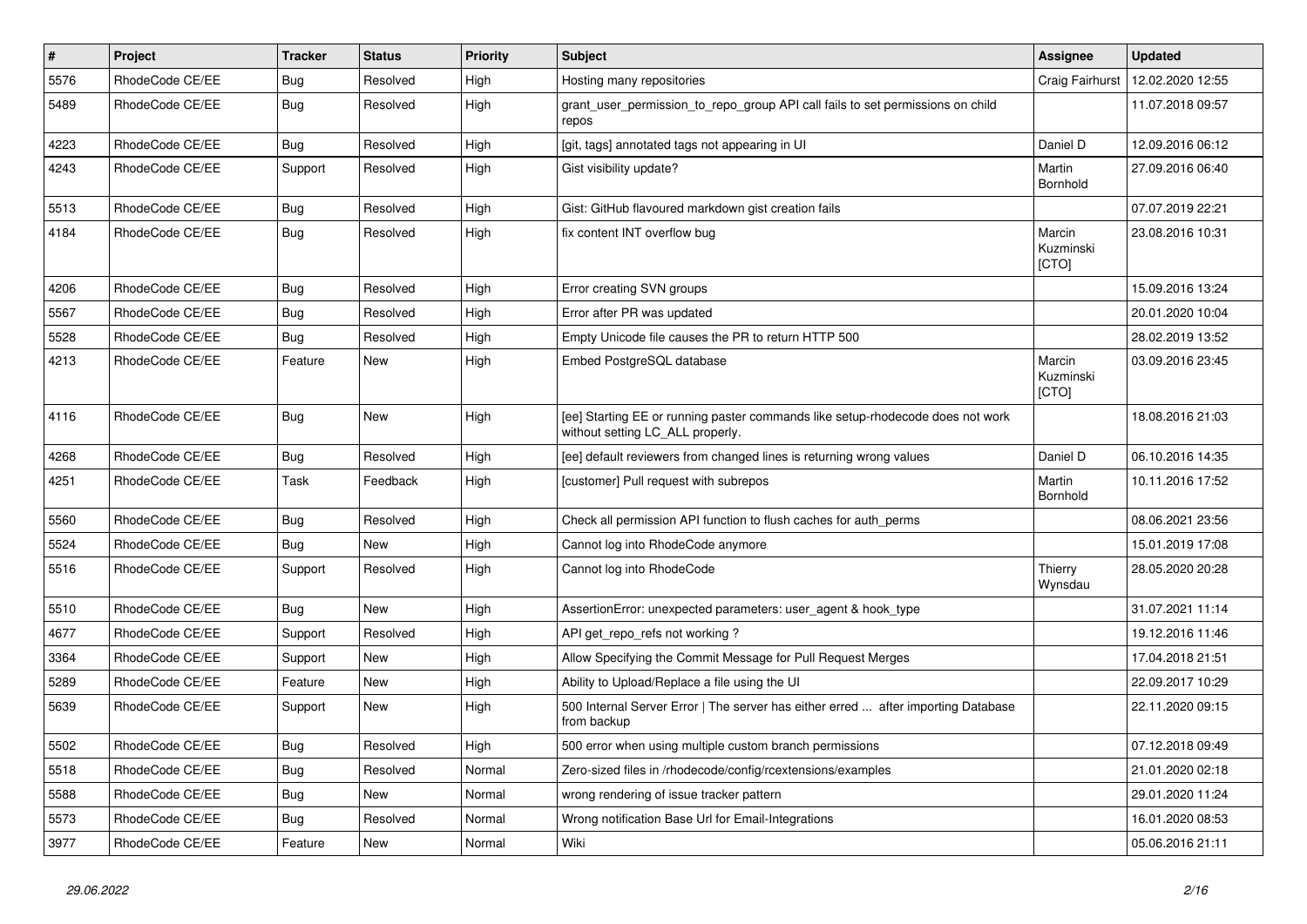| $\vert$ # | Project         | <b>Tracker</b> | <b>Status</b> | <b>Priority</b> | <b>Subject</b>                                                                                                                    | Assignee                     | <b>Updated</b>   |
|-----------|-----------------|----------------|---------------|-----------------|-----------------------------------------------------------------------------------------------------------------------------------|------------------------------|------------------|
| 5626      | RhodeCode CE/EE | <b>Bug</b>     | New           | Normal          | Whoosh full-text indexing is fully indexing all repos, not recognizing forks                                                      |                              | 02.07.2020 19:24 |
| 737       | Documentation   | Task           | New           | Normal          | What is an extra field and how do you add it?                                                                                     |                              | 01.07.2016 14:15 |
| 5506      | RhodeCode CE/EE | Bug            | New           | Normal          | Web UI fonts are not looking good and is difficult to read for people with low vision                                             |                              | 26.10.2018 09:38 |
| 5210      | RhodeCode CE/EE | <b>Bug</b>     | Resolved      | Normal          | webook problems                                                                                                                   |                              | 13.02.2017 19:43 |
| 5471      | RhodeCode CE/EE | <b>Bug</b>     | <b>New</b>    | Normal          | Webhook integration failing: need more than 3 values to unpack                                                                    |                              | 01.06.2018 02:26 |
| 5412      | RhodeCode CE/EE | Bug            | Resolved      | Normal          | Webhook for "pullrequest commented" event returns incomplete data                                                                 |                              | 27.02.2018 18:00 |
| 4247      | RhodeCode CE/EE | Bug            | Resolved      | Normal          | [vcs] Using current time as timestamp during archive creating leads to changing<br>hashes                                         | Martin<br>Bornhold           | 28.09.2016 12:07 |
| 5492      | RhodeCode CE/EE | <b>Bug</b>     | <b>New</b>    | Normal          | VCSServer + SVN 1.10                                                                                                              |                              | 26.07.2018 15:01 |
| 4227      | RhodeCode CE/EE | Support        | Resolved      | Normal          | VBScript files detected as text/plain - no syntax highlighting                                                                    |                              | 14.09.2016 22:38 |
| 5266      | RhodeCode CE/EE | Bug            | Resolved      | Normal          | Validate if changes in target branches get's propagated on Pull request updates                                                   |                              | 05.04.2017 18:10 |
| 4216      | RhodeCode CE/EE | Task           | New           | Normal          | [ux, renderers] implement consistent rendering for text fields                                                                    |                              | 06.09.2016 11:46 |
| 4051      | RhodeCode CE/EE | Task           | New           | Normal          | [ux, renderering] Consistent formatting on text fields.                                                                           |                              | 22.09.2017 10:27 |
| 4065      | RhodeCode CE/EE | Bug            | Resolved      | Normal          | [ux, login] 404 on login after comment attempt                                                                                    | Marcin<br>Kuzminski<br>[CTO] | 04.07.2016 00:40 |
| 4144      | RhodeCode CE/EE | Feature        | <b>New</b>    | Normal          | [ux] improve enable/disable of notifications                                                                                      |                              | 02.08.2016 17:19 |
| 3460      | RhodeCode CE/EE | Feature        | New           | Normal          | [ux, frontend] hide "show more" button when there is nothing more to show                                                         |                              | 11.04.2016 13:37 |
| 3455      | RhodeCode CE/EE | Feature        | New           | Normal          | [ux] commit message search should render entire commit message                                                                    |                              | 07.04.2016 17:50 |
| 3441      | RhodeCode CE/EE | <b>Bug</b>     | New           | Normal          | [ux] clicking on line in file view scrolls to that line                                                                           |                              | 05.04.2016 13:35 |
| 3939      | RhodeCode CE/EE | Bug            | New           | Normal          | [ux] changelog filter blank after going back in browser                                                                           |                              | 18.05.2016 14:50 |
| 4003      | RhodeCode CE/EE | Task           | Resolved      | Normal          | User personal repository groups improvements                                                                                      |                              | 07.11.2016 16:12 |
| 5259      | RhodeCode CE/EE | Bug            | Resolved      | Normal          | user-journal storage changes                                                                                                      |                              | 12.04.2017 00:04 |
| 5400      | RhodeCode CE/EE | Task           | New           | Normal          | User group - subgroup support                                                                                                     |                              | 06.11.2017 22:00 |
| 5544      | RhodeCode CE/EE | Support        | Resolved      | Normal          | Use of authentication token with LDAP account results in account lockout when max<br>bad password attempts are configured in LDAP |                              | 27.02.2019 10:09 |
| 5269      | RhodeCode CE/EE | Support        | New           | Normal          | Upgrade from RC EE 3.7.1 to RC EE 4.x                                                                                             |                              | 29.06.2017 19:36 |
| 5584      | RhodeCode CE/EE | Feature        | New           | Normal          | "update pull request link" message on vcs client                                                                                  |                              | 23.01.2020 10:32 |
| 2844      | RhodeCode CE/EE | Task           | New           | Normal          | Update Bcrypt to a maintained version                                                                                             |                              | 17.02.2018 20:37 |
| 5348      | Documentation   | <b>Bug</b>     | New           | Normal          | Uninstall documentaion missing some steps                                                                                         |                              | 06.07.2017 10:25 |
| 5475      | RhodeCode CE/EE | Bug            | New           | Normal          | Unable to locate user in OpenLDAP directory via Idaps                                                                             |                              | 08.06.2018 20:06 |
| 5672      | RhodeCode CE/EE | Bug            | New           | Normal          | Unable to browse git repository folders with # in names                                                                           |                              | 16.12.2021 18:13 |
| 5316      | RhodeCode CE/EE | Feature        | In Progress   | Normal          | UI should provide checkout URL for a SVN path                                                                                     |                              | 06.11.2017 21:59 |
| 5547      | RhodeCode CE/EE | <b>Bug</b>     | New           | Normal          | UI not consistent between Firefox and Chrome                                                                                      |                              | 01.03.2019 23:35 |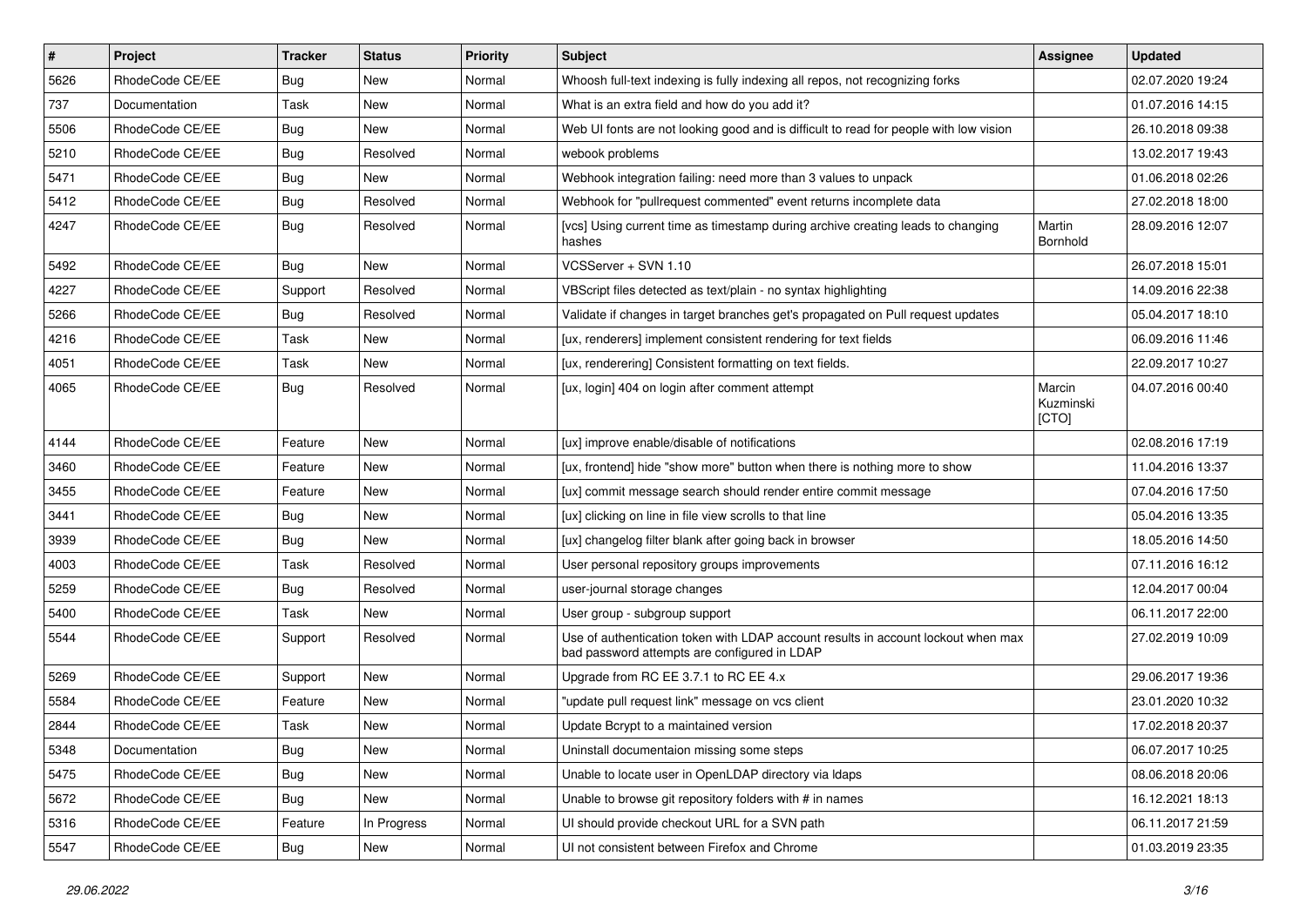| $\vert$ # | Project              | <b>Tracker</b> | <b>Status</b> | Priority | <b>Subject</b>                                                                          | <b>Assignee</b>              | <b>Updated</b>   |
|-----------|----------------------|----------------|---------------|----------|-----------------------------------------------------------------------------------------|------------------------------|------------------|
| 4255      | RhodeCode CE/EE      | Bug            | New           | Normal   | [translation, i18n] translation not being applied to integrations pages                 |                              | 30.09.2016 15:56 |
| 5559      | RhodeCode CE/EE      | Bug            | <b>New</b>    | Normal   | Timezone handling issue on repos list                                                   |                              | 07.07.2019 22:19 |
| 4061      | RhodeCode Appenlight | Feature        | New           | Normal   | Timezone for applications                                                               |                              | 30.06.2016 15:16 |
| 5624      | RhodeCode CE/EE      | Bug            | New           | Normal   | Timeout when trying to test SMTP email configuration                                    |                              | 01.07.2020 20:01 |
| 3555      | RhodeCode CE/EE      | Bug            | Resolved      | Normal   | Then disabled repo location change the panel should explicitly state that it's disabled |                              | 25.04.2016 10:34 |
| 4090      | RhodeCode CE/EE      | Bug            | Resolved      | Normal   | test ticket                                                                             |                              | 09.03.2021 20:39 |
| 4188      | RhodeCode CE/EE      | Bug            | <b>New</b>    | Normal   | [tests, svn] changeset tests produce different results for svn                          |                              | 22.08.2016 09:54 |
| 4189      | RhodeCode CE/EE      | Bug            | New           | Normal   | [tests, git] count of commit ids is different for git than hg when comparing remote     |                              | 22.08.2016 12:34 |
| 4190      | RhodeCode CE/EE      | Bug            | <b>New</b>    | Normal   | [tests] fix or remove rst xss inline test                                               |                              | 22.08.2016 12:15 |
| 5649      | RhodeCode CE/EE      | Bug            | <b>New</b>    | Normal   | test-file-upload                                                                        |                              | 17.12.2020 23:08 |
| 4299      | RhodeCode CE/EE      | Task           | New           | Normal   | TEMPLATE repo groups                                                                    |                              | 22.09.2017 10:26 |
| 5277      | RhodeCode CE/EE      | Bug            | Resolved      | Normal   | table id=user_list_table - Ajax error                                                   |                              | 13.04.2017 01:04 |
| 3986      | RhodeCode Appenlight | Bug            | <b>New</b>    | Normal   | table headers should be left aligned                                                    |                              | 07.06.2016 11:53 |
| 4276      | RhodeCode CE/EE      | Bug            | Resolved      | Normal   | System info page uses mercurial/git versions from RhodeCode instead of VCSServer        | Marcin<br>Kuzminski<br>[CTO] | 14.11.2016 21:19 |
| 3357      | RhodeCode CE/EE      | Bug            | Resolved      | Normal   | switch to sometimes fails to load files metadata                                        |                              | 30.03.2016 10:56 |
| 5394      | RhodeCode CE/EE      | Support        | <b>New</b>    | Normal   | SVN to Git / Mercurial Migration                                                        |                              | 03.10.2017 09:29 |
| 3022      | RhodeCode CE/EE      | <b>Bug</b>     | New           | Normal   | SVN support with repositories groups                                                    |                              | 26.07.2016 18:25 |
| 5541      | RhodeCode CE/EE      | Support        | New           | Normal   | <b>SVN Settings: Repository Patterns</b>                                                |                              | 16.12.2019 15:35 |
| 4089      | RhodeCode CE/EE      | Bug            | Resolved      | Normal   | svn repository does not exist                                                           |                              | 12.06.2018 12:29 |
| 5395      | RhodeCode CE/EE      | Support        | Resolved      | Normal   | Svn protocols and performance                                                           |                              | 04.04.2019 18:08 |
| 5599      | RhodeCode CE/EE      | Bug            | Resolved      | Normal   | SVN navigation to trunk fails                                                           | Daniel D                     | 04.04.2020 11:21 |
| 3922      | RhodeCode CE/EE      | <b>Bug</b>     | New           | Normal   | svn backend returns different diff to git/hg backends                                   |                              | 11.05.2016 14:29 |
| 5382      | RhodeCode CE/EE      | Feature        | New           | Normal   | Support for repository aliases                                                          | Marcin<br>Kuzminski<br>[CTO] | 04.09.2017 15:17 |
| 4207      | RhodeCode CE/EE      | Feature        | Resolved      | Normal   | Support for obsolescence markers in changelog UI                                        |                              | 19.05.2017 16:14 |
| 5533      | RhodeCode Control    | Feature        | In Progress   | Normal   | Support busybox tar                                                                     |                              | 09.02.2019 22:09 |
| 4312      | RhodeCode CE/EE      | Task           | New           | Normal   | Storage location changes                                                                |                              | 11.07.2017 13:31 |
| 5569      | RhodeCode CE/EE      | <b>Bug</b>     | Resolved      | Normal   | SshWrapper error                                                                        |                              | 21.01.2020 02:02 |
| 5343      | RhodeCode CE/EE      | Task           | Resolved      | Normal   | SSH key management and SSH support                                                      |                              | 18.08.2017 23:50 |
| 5593      | RhodeCode CE/EE      | Support        | New           | Normal   | SSH connections                                                                         |                              | 17.02.2020 16:18 |
| 3990      | RhodeCode Appenlight | <b>Bug</b>     | New           | Normal   | some dashboard builder buttons are up against fields                                    |                              | 07.06.2016 12:01 |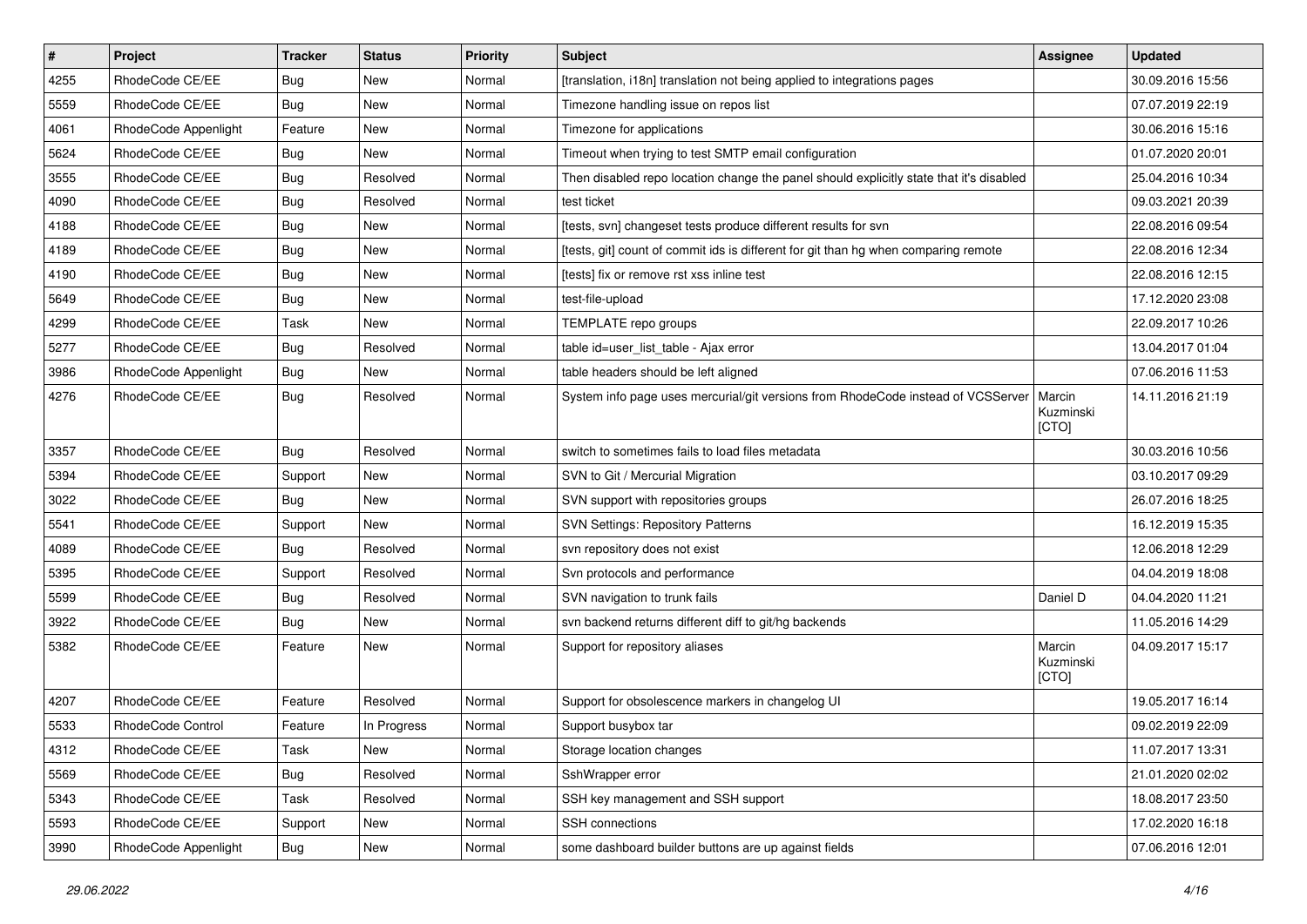| $\pmb{\#}$ | Project              | <b>Tracker</b> | <b>Status</b> | <b>Priority</b> | <b>Subject</b>                                                                                  | Assignee                     | <b>Updated</b>   |
|------------|----------------------|----------------|---------------|-----------------|-------------------------------------------------------------------------------------------------|------------------------------|------------------|
| 4676       | RhodeCode CE/EE      | Bug            | Resolved      | Normal          | Some admin passwords can make installation fail                                                 |                              | 16.12.2016 16:16 |
| 5520       | RhodeCode CE/EE      | Feature        | Resolved      | Normal          | Show the head commits shas when the merge is prevented due to multiple heads                    |                              | 28.02.2019 13:52 |
| 5614       | RhodeCode CE/EE      | Feature        | Resolved      | Normal          | Show context function name in hg diffs                                                          |                              | 23.04.2020 13:43 |
| 5512       | RhodeCode CE/EE      | Bug            | New           | Normal          | Show commit phase in summary view                                                               |                              | 09.11.2018 21:37 |
| 5484       | RhodeCode CE/EE      | Support        | <b>New</b>    | Normal          | Setting up ssh, remote hg not found                                                             |                              | 06.07.2018 23:41 |
| 4226       | RhodeCode CE/EE      | Feature        | New           | Normal          | [settings, system info] add VCS and Channelstream status to System Info                         |                              | 14.09.2016 16:45 |
| 5619       | RhodeCode CE/EE      | Bug            | Resolved      | Normal          | Setting Landing Commit to SVN Trunk results in Files tab hitting a 404                          |                              | 04.06.2020 23:51 |
| 4059       | RhodeCode Appenlight | Feature        | <b>New</b>    | Normal          | Server Monitoring                                                                               |                              | 30.06.2016 15:15 |
| 3967       | RhodeCode CE/EE      | Support        | In Progress   | Normal          | Server 500 error                                                                                |                              | 11.08.2016 13:39 |
| 5202       | RhodeCode CE/EE      | Task           | Resolved      | Normal          | run git gc and git repack on GIT repos when we have a scheduler via celery in<br>pyramid        |                              | 04.12.2017 20:49 |
| 3504       | RhodeCode CE/EE      | Task           | In Progress   | Normal          | [routing] Move static assets under a common prefix                                              |                              | 19.07.2016 12:27 |
| 4303       | RhodeCode CE/EE      | Support        | <b>New</b>    | Normal          | rhodecode instance                                                                              |                              | 08.11.2016 16:32 |
| 5531       | RhodeCode Tools      | <b>Bug</b>     | <b>New</b>    | Normal          | rhodecode-index: default cli opts overwrite given mapping file                                  |                              | 17.07.2020 17:36 |
| 4178       | RhodeCode CE/EE      | Bug            | Resolved      | Normal          | RhodeCode EE OVA VM wont run on a ESX 6.0 host                                                  | Marcin<br>Kuzminski<br>[CTO] | 15.09.2016 13:25 |
| 5450       | RhodeCode Tools      | Bug            | New           | Normal          | rhodecode-api get_license_info no longer works                                                  |                              | 17.07.2018 15:01 |
| 5540       | RhodeCode CE/EE      | Bug            | <b>New</b>    | Normal          | Rhode Code 4.15.2 VCS Caching(?) behaviour                                                      |                              | 25.02.2019 17:01 |
| 5278       | RhodeCode CE/EE      | Feature        | <b>New</b>    | Normal          | Require support for git repositories of the form git://                                         |                              | 13.04.2017 15:20 |
| 3991       | RhodeCode Appenlight | <b>Bug</b>     | Resolved      | Normal          | report logs need upper margin                                                                   |                              | 21.06.2016 18:55 |
| 5670       | RhodeCode CE/EE      | Bug            | New           | Normal          | Repo-level administrators can usurp owner of repoistory                                         |                              | 01.12.2021 16:18 |
| 5380       | RhodeCode CE/EE      | Bug            | Resolved      | Normal          | repo commits pageintion error                                                                   |                              | 06.09.2017 19:16 |
| 5543       | RhodeCode CE/EE      | Feature        | <b>New</b>    | Normal          | Repo API should have equivalent get repo audit logs() to User API call<br>get user audit logs() |                              | 26.02.2019 12:22 |
| 3376       | RhodeCode CE/EE      | Task           | New           | Normal          | Repo action plugins                                                                             |                              | 24.03.2016 15:21 |
| 4060       | RhodeCode Appenlight | Feature        | <b>New</b>    | Normal          | Replayable requests                                                                             |                              | 30.06.2016 15:15 |
| 5198       | RhodeCode CE/EE      | Task           | Resolved      | Normal          | remove pyro4 from enterprise                                                                    |                              | 07.02.2017 19:28 |
| 5509       | RhodeCode CE/EE      | Bug            | <b>New</b>    | Normal          | Remove `limportant attributes` from UI elements                                                 |                              | 07.12.2018 07:40 |
| 5635       | RhodeCode CE/EE      | Feature        | Resolved      | Normal          | Remember column sorted by of the "Pull Requests You Participate In" table                       |                              | 30.11.2020 22:30 |
| 5570       | RhodeCode CE/EE      | <b>Bug</b>     | <b>New</b>    | Normal          | Remap repositories always fail in RhodeCode community                                           |                              | 04.10.2019 14:50 |
| 4052       | RhodeCode Appenlight | Task           | New           | Normal          | release fixes                                                                                   | Marcin Lulek                 | 29.06.2016 12:14 |
| 4678       | RhodeCode CE/EE      | Task           | Resolved      | Normal          | Release 4.5.2                                                                                   |                              | 19.12.2016 17:32 |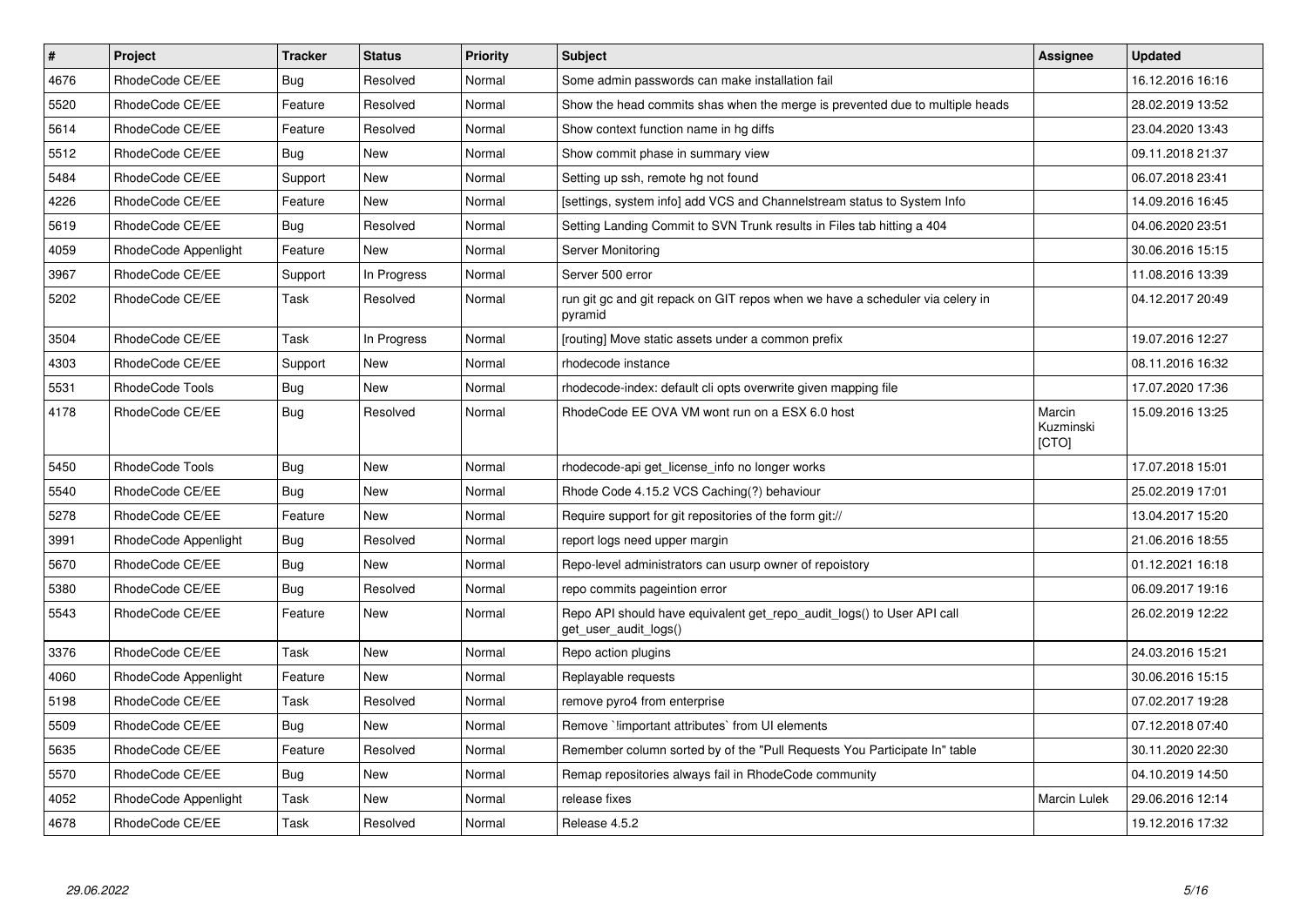| $\pmb{\#}$ | Project                  | <b>Tracker</b> | <b>Status</b> | <b>Priority</b> | <b>Subject</b>                                                                                                                       | <b>Assignee</b>              | <b>Updated</b>   |
|------------|--------------------------|----------------|---------------|-----------------|--------------------------------------------------------------------------------------------------------------------------------------|------------------------------|------------------|
| 4670       | RhodeCode CE/EE          | Task           | Resolved      | Normal          | Release 4.5.1                                                                                                                        | Marcin<br>Kuzminski<br>[CTO] | 06.12.2016 21:13 |
| 4108       | RhodeCode CE/EE          | Task           | Resolved      | Normal          | Release 4.2.2                                                                                                                        |                              | 14.10.2016 13:08 |
| 5235       | RhodeCode CE/EE          | Task           | Resolved      | Normal          | relative image support                                                                                                               |                              | 10.03.2017 23:37 |
| 5664       | RhodeCode CE/EE          | Bug            | New           | Normal          | Regression: When assigning permissions, cannot see own group in auto-complete<br>without special conditions                          |                              | 29.07.2021 10:49 |
| 5620       | RhodeCode CE/EE          | Bug            | Resolved      | Normal          | Regression of mail rendering in Thunderbird                                                                                          |                              | 15.06.2020 16:45 |
| 4297       | RhodeCode CE/EE          | Task           | Resolved      | Normal          | redo the my-pull-requests page to use the datagrid                                                                                   | Marcin<br>Kuzminski<br>[CTO] | 01.11.2016 09:31 |
| 5571       | RhodeCode CE/EE          | Bug            | Resolved      | Normal          | redmine does not work with firefox any more                                                                                          |                              | 25.10.2019 12:38 |
| 2539       | RhodeCode CE/EE          | Feature        | Feedback      | Normal          | Recursive deletion of resources                                                                                                      |                              | 20.04.2016 08:52 |
| 4081       | RhodeCode CE/EE          | Support        | Resolved      | Normal          | Receiving server 500 error when trying to clone repo from windows client using<br>eclipse                                            |                              | 12.07.2016 14:30 |
| 4279       | RhodeCode CE/EE          | Bug            | Resolved      | Normal          | re-captcha validation is broken                                                                                                      | Martin<br><b>Bornhold</b>    | 26.10.2016 22:27 |
| 4169       | RhodeCode CE/EE          | Task           | Resolved      | Normal          | re-architecture celery support                                                                                                       |                              | 17.11.2017 19:21 |
| 5583       | RhodeCode CE/EE          | Feature        | Resolved      | Normal          | rcextensions hook for pull request comment                                                                                           |                              | 23.04.2020 13:42 |
| 3092       | Documentation            | Task           | New           | Normal          | [RCE, ini] - doc available settings + check tender with Gemalto hacks                                                                | <b>Brian Butler</b>          | 01.07.2016 14:15 |
| 5501       | <b>RhodeCode Control</b> | Bug            | New           | Normal          | rccontrol throwing rccontrol.lib.exceptions.SupervisorFailedToStart                                                                  |                              | 19.05.2022 19:32 |
| 5494       | RhodeCode CE/EE          | Bug            | <b>New</b>    | Normal          | rccontrol's python package management causes slow VCS SSH                                                                            |                              | 02.04.2019 11:56 |
| 5634       | RhodeCode CE/EE          | Bug            | Resolved      | Normal          | Quick Search Toolbar bugs out if pull request contains unicode double quote<br>character "                                           |                              | 12.10.2020 23:13 |
| 5642       | RhodeCode CE/EE          | Feature        | Resolved      | Normal          | pull request version column in commit list                                                                                           |                              | 30.04.2021 08:53 |
| 5652       | RhodeCode CE/EE          | Bug            | Resolved      | Normal          | Pull Requests: when title and descriptions contains character [] {} and () index out of<br>bound when attempting to comment/approve. |                              | 30.04.2021 08:53 |
| 5651       | RhodeCode CE/EE          | Bug            | Resolved      | Normal          | Pull requests can get stuck if the diff is too large (it was created by mistake but we<br>can't open it to delete it)                |                              | 30.04.2021 08:53 |
| 5596       | RhodeCode CE/EE          | Bug            | Resolved      | Normal          | Pull Request duplicated after description edit                                                                                       |                              | 14.04.2020 13:28 |
| 5590       | RhodeCode CE/EE          | Bug            | New           | Normal          | Pull Request creation takes 2 minutes                                                                                                |                              | 28.05.2020 20:48 |
| 5272       | RhodeCode CE/EE          | Feature        | Resolved      | Normal          | Pull Request checklist                                                                                                               |                              | 21.01.2020 02:09 |
| 5326       | RhodeCode CE/EE          | Task           | Resolved      | Normal          | Public usergroup profile                                                                                                             | Bartłomiej<br>Wołyńczyk      | 22.02.2018 15:44 |
| 1055       | RhodeCode CE/EE          | Feature        | Resolved      | Normal          | [pr, vcs] Expose the shadow repository of a pull request                                                                             | Martin<br>Bornhold           | 26.10.2016 10:33 |
| 5521       | RhodeCode CE/EE          | Bug            | Resolved      | Normal          | Proxing SVN http requests does not work when using prefix for rhodecode.                                                             |                              | 28.02.2019 13:52 |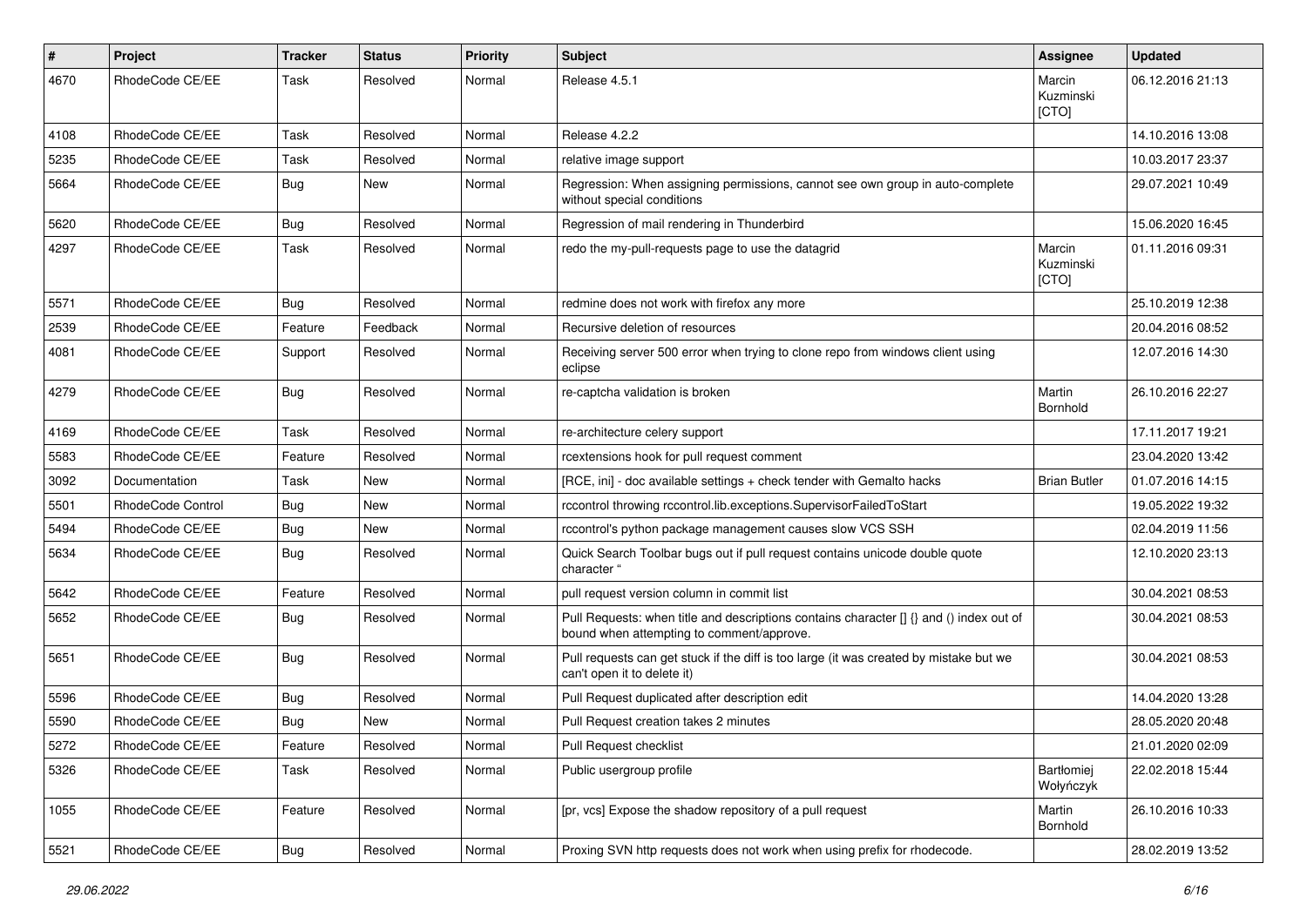| $\sharp$ | Project              | <b>Tracker</b> | <b>Status</b> | Priority | Subject                                                                                                            | <b>Assignee</b>              | <b>Updated</b>   |
|----------|----------------------|----------------|---------------|----------|--------------------------------------------------------------------------------------------------------------------|------------------------------|------------------|
| 5628     | Documentation        | Bug            | New           | Normal   | Problems with SSH Connection docs                                                                                  |                              | 06.05.2022 21:14 |
| 5271     | RhodeCode CE/EE      | Feature        | <b>New</b>    | Normal   | Private comments                                                                                                   |                              | 07.04.2017 12:01 |
| 5644     | RhodeCode CE/EE      | Bug            | New           | Normal   | PR inks to comments not working if files are collapsed                                                             |                              | 02.12.2020 10:42 |
| 4234     | RhodeCode CE/EE      | Task           | <b>New</b>    | Normal   | prepare and test RhodeCode VM image for AWS                                                                        | <b>Marcin Lulek</b>          | 11.07.2017 13:32 |
| 5561     | RhodeCode CE/EE      | Bug            | Resolved      | Normal   | PR diff doesn't update when target changes                                                                         |                              | 21.05.2020 11:53 |
| 5515     | RhodeCode CE/EE      | Bug            | Resolved      | Normal   | PR default reviewer is incorrect                                                                                   |                              | 28.02.2019 13:52 |
| 5677     | RhodeCode CE/EE      | Support        | New           | Normal   | PR cross merge                                                                                                     |                              | 28.01.2022 16:59 |
| 5347     | Documentation        | Bug            | New           | Normal   | Post Install steps should include Apache or Nginx setup.                                                           |                              | 06.07.2017 10:23 |
| 3250     | RhodeCode CE/EE      | Bug            | <b>New</b>    | Normal   | Posting a comment message is very slow !                                                                           |                              | 17.03.2016 12:57 |
| 5337     | RhodeCode CE/EE      | Bug            | Resolved      | Normal   | Possible memory leak after few Git Pull Requests                                                                   |                              | 08.08.2017 13:08 |
| 4202     | RhodeCode CE/EE      | Task           | Resolved      | Normal   | Polish the 503.html page                                                                                           | Daniel D                     | 30.08.2016 23:54 |
| 659      | Documentation        | Feature        | New           | Normal   | Peer to Peer Failover                                                                                              | <b>Brian Butler</b>          | 01.07.2016 14:15 |
| 5150     | RhodeCode CE/EE      | Task           | Resolved      | Normal   | Password reset promts in my account should be hidden in accounts that are not of<br>type rhodecode                 | Marcin<br>Kuzminski<br>[CTO] | 02.01.2017 16:34 |
| 4151     | RhodeCode CE/EE      | Task           | Resolved      | Normal   | [packaging] Subversion to current 1.9.X                                                                            |                              | 09.09.2016 10:18 |
| 4056     | RhodeCode Appenlight | Feature        | <b>New</b>    | Normal   | Optionally allow to filter graphs per machine in dashboard                                                         |                              | 30.06.2016 15:12 |
| 4153     | RhodeCode CE/EE      | Task           | Resolved      | Normal   | Optimize readme fetching by changing the system of readme detection                                                | Johannes<br>Bornhold         | 09.09.2016 10:17 |
| 5203     | RhodeCode CE/EE      | Task           | Resolved      | Normal   | optimise large repos speed                                                                                         |                              | 08.09.2017 16:10 |
| 3923     | RhodeCode CE/EE      | Bug            | <b>New</b>    | Normal   | odd exception on running internal-code                                                                             |                              | 09.08.2016 10:54 |
| 3484     | RhodeCode CE/EE      | Task           | New           | Normal   | oauth: reduce required permissions for 3rd party                                                                   |                              | 13.04.2016 12:33 |
| 3483     | RhodeCode CE/EE      | Bug            | New           | Normal   | oauth: disable 3rd party registration if RhodeCode registration is disabled                                        | Marcin<br>Kuzminski<br>[CTO] | 13.04.2016 12:13 |
| 5505     | RhodeCode CE/EE      | Bug            | Resolved      | Normal   | Notification emails from RhodeCode is garbled in Outlook 2016 web client                                           |                              | 07.12.2018 09:49 |
| 5164     | RhodeCode CE/EE      | <b>Bug</b>     | Resolved      | Normal   | non-web calls are leaking session objects                                                                          |                              | 13.01.2017 01:30 |
| 2264     | RhodeCode CE/EE      | <b>Bug</b>     | Resolved      | Normal   | New user password change doesn't actually require a password change.                                               |                              | 12.08.2016 16:01 |
| 5655     | RhodeCode CE/EE      | Bug            | Resolved      | Normal   | New public gist's id is always auto generated                                                                      |                              | 01.07.2021 12:06 |
| 5511     | RhodeCode CE/EE      | Feature        | New           | Normal   | New feature to synchronize the fork with the remote repo from the summary page                                     |                              | 13.11.2018 01:23 |
| 4057     | RhodeCode Appenlight | Feature        | New           | Normal   | Negation option for search filter                                                                                  |                              | 30.06.2016 15:12 |
| 4194     | RhodeCode CE/EE      | Task           | Resolved      | Normal   | move svn http backend out of labs into a real VCS settings                                                         | Lisa Quatmann                | 14.09.2016 23:16 |
| 3261     | RhodeCode CE/EE      | Task           | New           | Normal   | mousetrap.is bump to latest 1.5.X version                                                                          |                              | 17.03.2016 12:52 |
| 5633     | RhodeCode CE/EE      | Bug            | Resolved      | Normal   | Moderately large pull requests fail because inefficient use of reviewer_data_json<br>column in pull_requests table |                              | 12.10.2020 23:13 |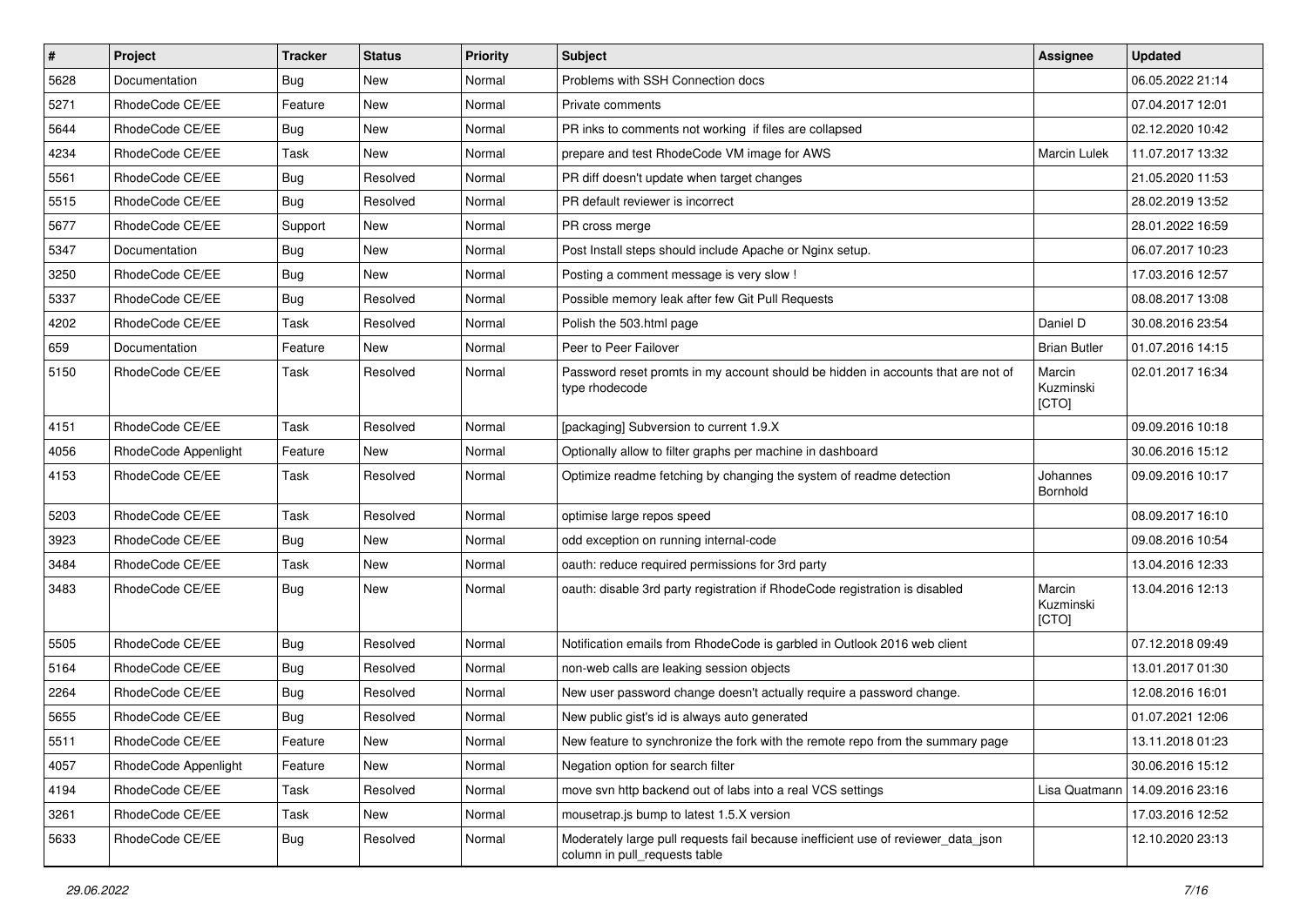| $\pmb{\#}$ | <b>Project</b>  | <b>Tracker</b> | <b>Status</b> | <b>Priority</b> | <b>Subject</b>                                                             | Assignee                     | <b>Updated</b>                    |
|------------|-----------------|----------------|---------------|-----------------|----------------------------------------------------------------------------|------------------------------|-----------------------------------|
| 4244       | RhodeCode CE/EE | Support        | Resolved      | Normal          | mod_dav_svn template error when using auth_realm with spaces in it         | Martin<br>Bornhold           | 28.09.2016 12:07                  |
| 5632       | RhodeCode CE/EE | Bug            | <b>New</b>    | Normal          | Missing Parent Folder for Personal Repo lacks proper handling              |                              | 03.08.2020 07:56                  |
| 5221       | RhodeCode CE/EE | Task           | Resolved      | Normal          | Missing comment type in emails                                             |                              | 19.02.2017 21:46                  |
| 5615       | RhodeCode CE/EE | Feature        | Resolved      | Normal          | Misleading message in PR diff view "File was deleted in this version"      | Daniel D                     | 23.04.2020 17:40                  |
| 5585       | RhodeCode CE/EE | Feature        | Resolved      | Normal          | Minimize downtime on rccontrol upgrade                                     |                              | 27.03.2020 09:45                  |
| 4305       | RhodeCode CE/EE | Task           | Resolved      | Normal          | Meta-tagging could be excluded from limit                                  |                              | 09.11.2016 19:27                  |
| 5396       | RhodeCode CE/EE | Feature        | Resolved      | Normal          | Merge state with shadow repo should be created during pull request         |                              | 12.10.2017 21:57                  |
| 5545       | RhodeCode CE/EE | Bug            | New           | Normal          | Merge commit to contain the username/reponame of the origin                |                              | 28.02.2019 13:46                  |
| 5669       | RhodeCode CE/EE | Bug            | Resolved      | Normal          | Mercurial commit messages doesn't show cyrillic symbols                    |                              | 01.10.2021 10:39                  |
| 5368       | RhodeCode CE/EE | Feature        | Resolved      | Normal          | Mercurial: Close branch before merging it                                  |                              | Mathieu Cantin   21.01.2020 02:11 |
| 5586       | RhodeCode CE/EE | Feature        | New           | Normal          | @mention should be a link                                                  |                              | 29.01.2020 11:46                  |
| 5551       | Documentation   | Bug            | New           | Normal          | Mention LargeFile and LFS in the Backup page                               |                              | 21.04.2019 20:58                  |
| 5507       | RhodeCode CE/EE | Bug            | Resolved      | Normal          | Markdown rendering needs improvement                                       |                              | 15.08.2019 15:40                  |
| 5555       | RhodeCode CE/EE | Bug            | Resolved      | Normal          | Making Repository Public does not update the Default User Permissions      |                              | 28.05.2020 20:26                  |
| 2817       | RhodeCode CE/EE | Feature        | Resolved      | Normal          | Make largefiles downloadable from the interface                            |                              | 27.03.2017 14:04                  |
| 4000       | RhodeCode CE/EE | Feature        | New           | Normal          | Make compare more functional                                               | Marcin<br>Kuzminski<br>[CTO] | 18.11.2017 19:11                  |
| 5297       | RhodeCode CE/EE | Bug            | Resolved      | Normal          | Locale fails on a SuSE system                                              |                              | 31.10.2018 08:36                  |
| 5495       | RhodeCode CE/EE | Support        | New           | Normal          | Idap to crowd users_groups sync source                                     |                              | 10.09.2018 22:09                  |
| 3332       | RhodeCode CE/EE | Support        | New           | Normal          | LDAP settings page: Add button "test connection"                           |                              | 17.03.2016 10:23                  |
| 5256       | RhodeCode CE/EE | Feature        | <b>New</b>    | Normal          | Last repository access time.                                               |                              | 23.03.2017 16:34                  |
| 5579       | RhodeCode CE/EE | Bug            | Resolved      | Normal          | JS bug when a commit message can be parsed as a number                     | Daniel D                     | 20.01.2020 10:04                  |
| 5379       | RhodeCode CE/EE | <b>Bug</b>     | Resolved      | Normal          | Journal RSS feed errors                                                    |                              | 01.09.2017 16:40                  |
| 4306       | RhodeCode CE/EE | Bug            | Resolved      | Normal          | Issue to push file with character # on a SVN                               |                              | 03.04.2017 16:44                  |
| 5200       | RhodeCode CE/EE | Task           | New           | Normal          | investigate search improvements                                            |                              | 16.12.2019 16:04                  |
| 5538       | RhodeCode CE/EE | Bug            | New           | Normal          | internal server error (UnicodeDecodeError) during rhodecode-index request  |                              | 20.02.2019 14:43                  |
| 5457       | RhodeCode CE/EE | Bug            | Resolved      | Normal          | Internal server error on full-text search settings page with Elasticsearch |                              | 16.04.2018 09:08                  |
| 4285       | RhodeCode CE/EE | Bug            | New           | Normal          | Intermittent error while trying to create or fork a repository             |                              | 17.10.2016 22:42                  |
| 687        | Documentation   | Feature        | New           | Normal          | [Integraton] - Elastic search integration                                  | <b>Brian Butler</b>          | 01.07.2016 14:15                  |
| 4180       | RhodeCode CE/EE | Task           | Resolved      | Normal          | integrations: possible limit the updates sent                              | Daniel D                     | 22.08.2016 12:22                  |
| 4157       | RhodeCode CE/EE | Feature        | New           | Normal          | [integrations] Integrate with industry standard SW development tools       | Daniel D                     | 08.08.2016 12:55                  |
| 4181       | RhodeCode CE/EE | Task           | Resolved      | Normal          | Integrations: allow root repos only integrations                           | Daniel D                     | 31.08.2016 17:44                  |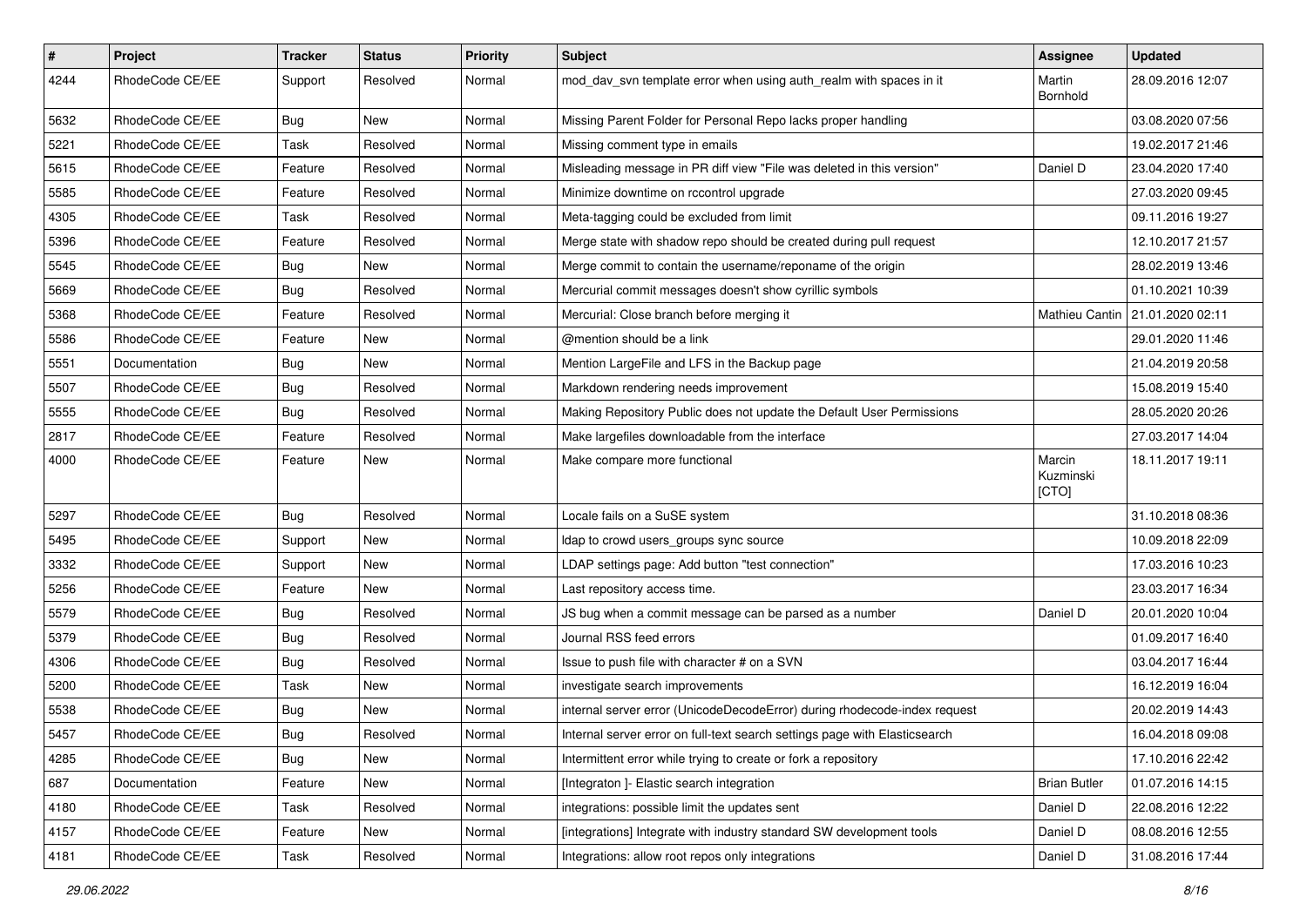| #    | Project           | <b>Tracker</b> | <b>Status</b> | <b>Priority</b> | <b>Subject</b>                                                                                           | Assignee                     | <b>Updated</b>                   |
|------|-------------------|----------------|---------------|-----------------|----------------------------------------------------------------------------------------------------------|------------------------------|----------------------------------|
| 5406 | RhodeCode CE/EE   | Bug            | New           | Normal          | <b>Installer Fails</b>                                                                                   |                              | 01.12.2017 11:52                 |
| 5248 | Documentation     | Bug            | <b>New</b>    | Normal          | Installation of rhodecode-tools                                                                          |                              | 16.03.2017 16:35                 |
| 5630 | RhodeCode CE/EE   | Bug            | New           | Normal          | Inline comments do not follow the line of code                                                           |                              | 21.07.2020 11:25                 |
| 5548 | RhodeCode CE/EE   | Feature        | New           | Normal          | Initial Search API                                                                                       | Peter Colledge               | 07.07.2019 22:21                 |
| 5386 | RhodeCode CE/EE   | Task           | Resolved      | Normal          | Increase security for Email Change                                                                       | Marcin<br>Kuzminski<br>[CTO] | 17.02.2018 17:29                 |
| 4193 | RhodeCode CE/EE   | Feature        | In Progress   | Normal          | Improve Filter Functionality in the Change Log                                                           | Marcin<br>Kuzminski<br>[CTO] | 22.09.2017 10:25                 |
| 5535 | RhodeCode Control | Bug            | New           | Normal          | improper rollback on upgrade failure                                                                     |                              | 09.02.2019 21:12                 |
| 1131 | RhodeCode CE/EE   | Feature        | Resolved      | Normal          | Implement default reviewers for code review                                                              | Daniel D                     | 21.09.2016 18:28                 |
| 5627 | Documentation     | Bug            | <b>New</b>    | Normal          | Immediate re-run of rhodecode-index throws warnings on some repos (and suggests<br>rebuild from scratch) |                              | 02.07.2020 19:41                 |
| 5255 | RhodeCode CE/EE   | Support        | <b>New</b>    | Normal          | I can't access issues created by me from mail                                                            |                              | 04.04.2017 11:28                 |
| 5554 | RhodeCode CE/EE   | Support        | Resolved      | Normal          | How to increase number of commits shown in pagination on dashboard and<br>changelog                      |                              | 21.01.2020 02:08                 |
| 5500 | RhodeCode CE/EE   | Bug            | New           | Normal          | How to enable/set "RC_SKIP_HOOKS" to disable svn hooks?                                                  |                              | 02.10.2018 07:45                 |
| 5375 | RhodeCode CE/EE   | Support        | Resolved      | Normal          | How do I configure "Go to" to just search repository names?                                              |                              | 16.08.2017 18:00                 |
| 5497 | RhodeCode CE/EE   | Support        | <b>New</b>    | Normal          | hg push hangs                                                                                            |                              | 30.08.2018 22:15                 |
| 5574 | RhodeCode CE/EE   | Feature        | Resolved      | Normal          | hg: Information for external hooks                                                                       |                              | 30.07.2020 15:40                 |
| 5595 | RhodeCode CE/EE   | Feature        | New           | Normal          | Group code review mail notification                                                                      |                              | 03.03.2020 10:17                 |
| 5257 | RhodeCode CE/EE   | Bug            | New           | Normal          | Git repository with big binary file provokes error and strange behavior/memory leak<br>of RH.            | Marcin<br>Kuzminski<br>[CTO] | 23.03.2017 22:02                 |
| 5618 | RhodeCode CE/EE   | Support        | <b>New</b>    | Normal          | Getting HTTP 502 Bad Gateway when trying to push (or clone) on a slow network                            |                              | 27.05.2020 21:56                 |
| 4203 | RhodeCode CE/EE   | Task           | Resolved      | Normal          | Get rid of svn.proxy.parent_path_root, and replace it with reading storage location<br>from Database     | Martin<br>Bornhold           | 22.09.2016 14:31                 |
| 5662 | RhodeCode CE/EE   | Bug            | New           | Normal          | Full text search not working due to crash in whoosh                                                      |                              | 07.06.2022 08:31                 |
| 4277 | RhodeCode CE/EE   | Bug            | Resolved      | Normal          | [frontend] System info page does not work correctly in safari.                                           | Martin<br>Bornhold           | 04.11.2016 12:08                 |
| 3488 | RhodeCode CE/EE   | Bug            | Resolved      | Normal          | [frontend, styling] update icon font                                                                     |                              | Lisa Quatmann   04.10.2016 13:27 |
| 4254 | RhodeCode CE/EE   | <b>Bug</b>     | Resolved      | Normal          | [frontend] 500 Internal Server Error with i18n-ed pages                                                  | Lisa Quatmann                | 30.09.2016 14:38                 |
| 5213 | RhodeCode CE/EE   | Bug            | Resolved      | Normal          | Fixing Apache Proxy timeout issues                                                                       |                              | 14.02.2017 09:44                 |
| 4281 | RhodeCode CE/EE   | Task           | Resolved      | Normal          | Fix docs on To `increase database performance`                                                           | Marcin<br>Kuzminski<br>[CTO] | 18.10.2016 16:39                 |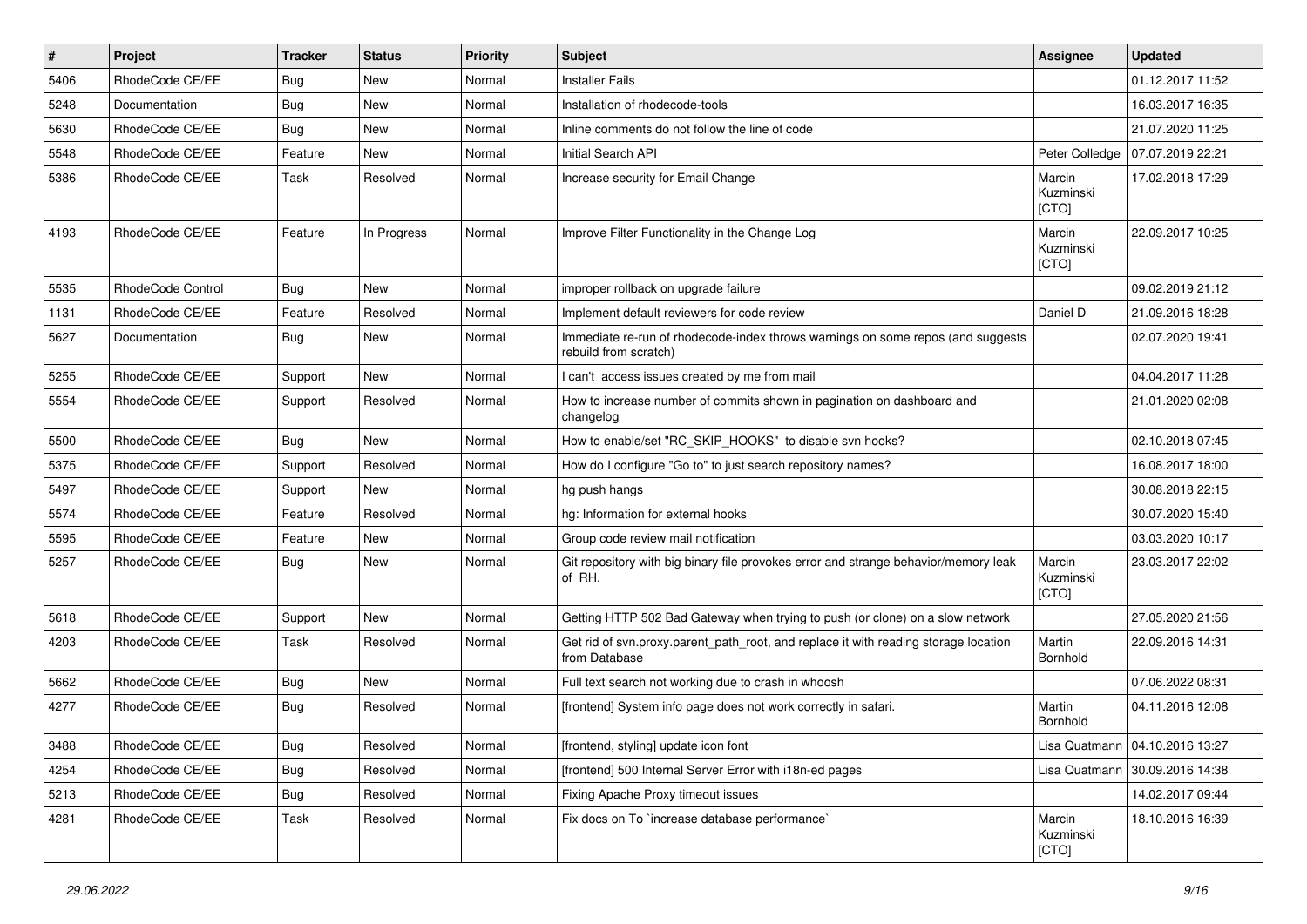| #    | Project                  | <b>Tracker</b> | <b>Status</b> | <b>Priority</b> | <b>Subject</b>                                                                                 | Assignee                     | <b>Updated</b>   |
|------|--------------------------|----------------|---------------|-----------------|------------------------------------------------------------------------------------------------|------------------------------|------------------|
| 4109 | RhodeCode CE/EE          | <b>Bug</b>     | New           | Normal          | [files] The "switch to commit" widget is broken after using browser back button                |                              | 17.04.2018 21:50 |
| 5610 | RhodeCode CE/EE          | Bug            | Resolved      | Normal          | Files navigation looses the at= <name> marker</name>                                           | Daniel D                     | 03.10.2021 23:23 |
| 4045 | RhodeCode CE/EE          | Task           | New           | Normal          | File permissions                                                                               |                              | 17.04.2018 21:49 |
| 5625 | Documentation            | Bug            | <b>New</b>    | Normal          | Feedback on RhodeCode Full-text search docs                                                    |                              | 02.07.2020 19:22 |
| 5503 | RhodeCode CE/EE          | Support        | New           | Normal          | failed to upgrade to 4.13.3                                                                    |                              | 06.11.2018 18:28 |
| 4035 | RhodeCode CE/EE          | Bug            | In Progress   | Normal          | failed to create whoosh index                                                                  | Marcin<br>Kuzminski<br>[CTO] | 06.07.2016 00:04 |
| 3377 | RhodeCode CE/EE          | Task           | New           | Normal          | extra fields types extensions                                                                  |                              | 24.03.2016 15:23 |
| 5534 | <b>RhodeCode Control</b> | Feature        | <b>New</b>    | Normal          | extract/preload subcommand                                                                     |                              | 14.02.2019 14:45 |
| 5653 | RhodeCode CE/EE          | Feature        | New           | Normal          | Extend SSH clone to support cloning by repo id.                                                | Marcin<br>Kuzminski<br>[CTO] | 17.02.2021 12:58 |
| 3472 | RhodeCode CE/EE          | Feature        | <b>New</b>    | Normal          | Expose unified hooks that can be used in SSH backend                                           |                              | 14.04.2016 17:54 |
| 5581 | RhodeCode CE/EE          | Feature        | Resolved      | Normal          | expose `send email` option in the HTTP API, for `comment commit` and<br>`comment pull request` | Daniel D                     | 29.01.2020 11:46 |
| 3486 | RhodeCode CE/EE          | Feature        | New           | Normal          | expose origin of permission in perm dict for users                                             |                              | 06.06.2016 10:54 |
| 5546 | RhodeCode CE/EE          | Support        | Resolved      | Normal          | experiments with mercurial 4.9                                                                 |                              | 26.03.2019 09:23 |
| 5553 | RhodeCode CE/EE          | Bug            | New           | Normal          | Exceptions Tracker - Exception ID: 140095575901360 after upgrade to the lastes<br>version      | Thierry<br>Wynsdau           | 10.07.2019 10:33 |
| 3989 | RhodeCode Appenlight     | Bug            | Resolved      | Normal          | even up report spacing                                                                         |                              | 21.06.2016 18:55 |
| 5444 | RhodeCode CE/EE          | Bug            | Resolved      | Normal          | Error while creating a pull request on a Mercurial repository                                  |                              | 17.04.2018 22:29 |
| 5376 | RhodeCode CE/EE          | Bug            | Resolved      | Normal          | error: pretxnchangegroup.acl hook failed: acl: user "" denied on branch "default"              |                              | 16.08.2017 19:45 |
| 682  | Documentation            | Task           | <b>New</b>    | Normal          | Error Msg guide                                                                                | <b>Brian Butler</b>          | 01.07.2016 14:15 |
| 5657 | RhodeCode CE/EE          | Bug            | New           | Normal          | Error in maintenance page                                                                      |                              | 30.03.2021 15:09 |
| 5656 | RhodeCode CE/EE          | Bug            | Resolved      | Normal          | Error for branch permission page                                                               |                              | 30.04.2021 08:53 |
| 5499 | RhodeCode CE/EE          | Support        | New           | Normal          | ERROR [celery.worker.consumer.consumer] consumer: Cannot connect                               |                              | 11.09.2018 08:39 |
| 4266 | RhodeCode CE/EE          | <b>Bug</b>     | Resolved      | Normal          | Error 500 on integrations page after setting up Webhook                                        |                              | 17.10.2016 15:35 |
| 4036 | RhodeCode CE/EE          | Bug            | Resolved      | Normal          | encrypted clone uri can throw unicodeerror after key change                                    | Marcin<br>Kuzminski<br>[CTO] | 27.06.2016 19:38 |
| 5265 | RhodeCode CE/EE          | Task           | Resolved      | Normal          | Enable phases support                                                                          |                              | 11.05.2017 11:10 |
| 4237 | RhodeCode CE/EE          | Task           | Resolved      | Normal          | Enable HTTP support                                                                            | Martin<br>Bornhold           | 12.10.2016 11:51 |
| 5304 | RhodeCode CE/EE          | <b>Bug</b>     | Resolved      | Normal          | Email template not correct                                                                     |                              | 31.10.2018 08:36 |
| 5530 | RhodeCode CE/EE          | <b>Bug</b>     | Resolved      | Normal          | Email integration has incorrect url                                                            |                              | 09.02.2019 10:33 |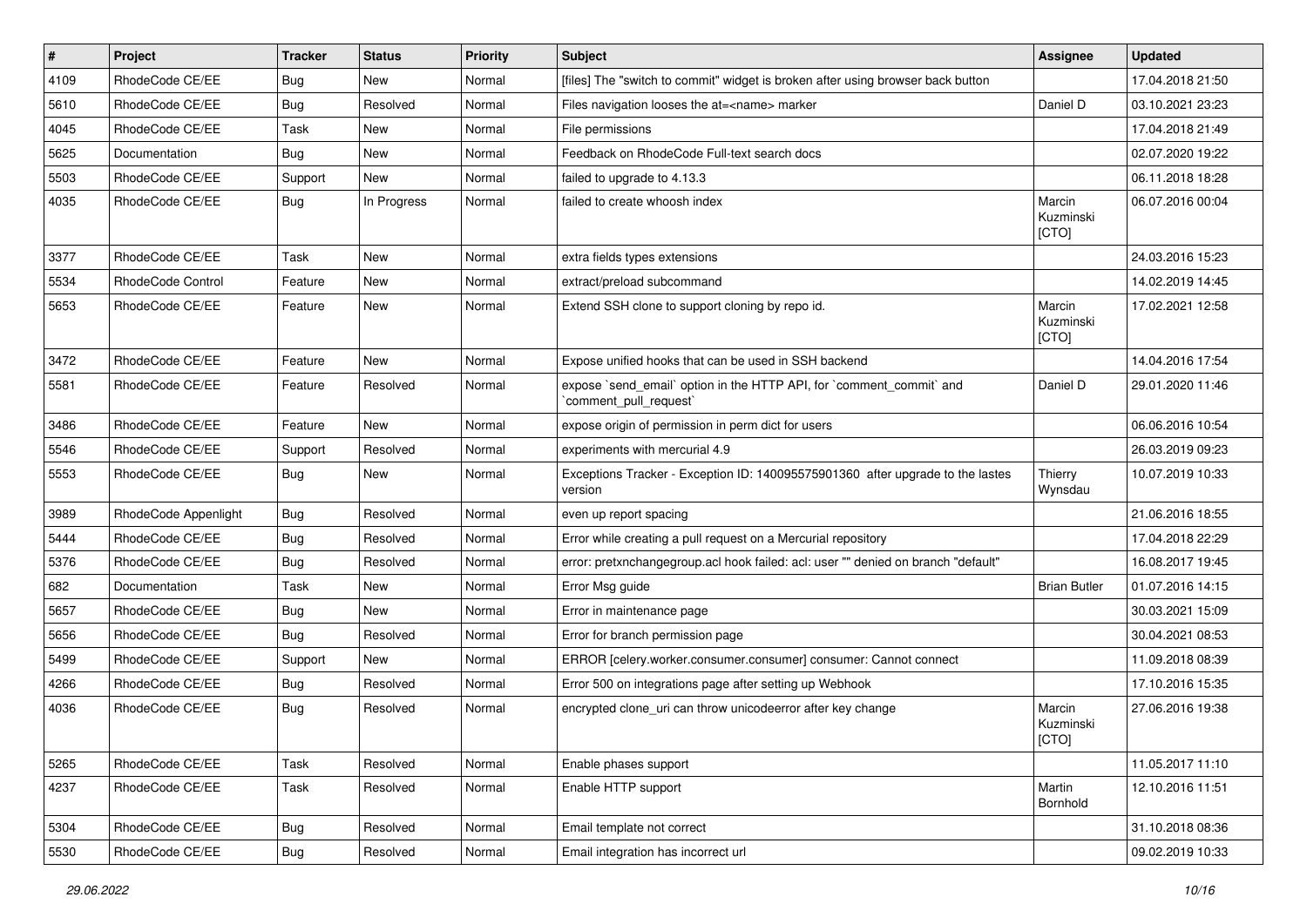| $\vert$ # | <b>Project</b>       | <b>Tracker</b> | <b>Status</b> | <b>Priority</b> | <b>Subject</b>                                                                      | Assignee                       | <b>Updated</b>   |
|-----------|----------------------|----------------|---------------|-----------------|-------------------------------------------------------------------------------------|--------------------------------|------------------|
| 5381      | RhodeCode CE/EE      | Bug            | Resolved      | Normal          | Email integration changeset links invalid                                           |                                | 06.09.2017 12:29 |
| 5469      | RhodeCode CE/EE      | Feature        | Resolved      | Normal          | elastisearch > 2.x not supported?                                                   |                                | 21.01.2020 02:19 |
| 4296      | RhodeCode CE/EE      | Bug            | Resolved      | Normal          | [ee] Can not create pull requests with reviewers.                                   | Daniel D                       | 07.11.2016 21:17 |
| 4074      | RhodeCode CE/EE      | Feature        | <b>New</b>    | Normal          | Edit review comment                                                                 | <b>Bartłomiej</b><br>Wołyńczyk | 17.04.2018 21:51 |
| 3994      | RhodeCode Appenlight | Bug            | <b>New</b>    | Normal          | during setup, user is given option to make admin account even if one does not exist |                                | 08.06.2016 12:44 |
| 3351      | RhodeCode CE/EE      | <b>Bug</b>     | <b>New</b>    | Normal          | Duplicate IP whitelist entry shows error flash                                      |                                | 21.03.2016 15:54 |
| 3382      | RhodeCode CE/EE      | Bug            | <b>New</b>    | Normal          | download superrepo with subrepos                                                    |                                | 25.03.2016 01:30 |
| 5591      | Documentation        | Support        | <b>New</b>    | Normal          | documentation typo                                                                  |                                | 04.02.2020 19:43 |
| 5153      | Documentation        | Bug            | Resolved      | Normal          | Documentation: /tmp permissions                                                     |                                | 04.01.2017 13:02 |
| 5237      | Documentation        | Support        | <b>New</b>    | Normal          | documentation for DR                                                                |                                | 06.03.2017 23:34 |
| 5529      | Documentation        | Support        | <b>New</b>    | Normal          | Documentation does not detail watched repositories                                  |                                | 07.02.2019 00:16 |
| 4224      | RhodeCode CE/EE      | Bug            | Resolved      | Normal          | [docs] update docs re: removing old instances when switching editions               | Lisa Quatmann                  | 11.10.2016 15:36 |
| 4675      | RhodeCode CE/EE      | Bug            | Resolved      | Normal          | Disk free inodes are displayed incorrectly                                          |                                | 13.12.2016 22:41 |
| 4669      | RhodeCode CE/EE      | Task           | <b>New</b>    | Normal          | disable pytest sugar on nix-build                                                   |                                | 01.12.2016 12:52 |
| 3556      | RhodeCode CE/EE      | Task           | Resolved      | Normal          | Disable and rename initial_repo_scan flag                                           | Marcin<br>Kuzminski<br>[CTO]   | 22.04.2016 14:33 |
| 5629      | RhodeCode CE/EE      | Bug            | New           | Normal          | Diff truncated on small files                                                       |                                | 21.07.2020 08:58 |
| 4311      | RhodeCode CE/EE      | Task           | Resolved      | Normal          | Diffs feedback                                                                      | Daniel D                       | 26.11.2016 14:10 |
| 4183      | RhodeCode CE/EE      | Feature        | Resolved      | Normal          | Different roles for PR reviewers                                                    | Daniel D                       | 12.10.2020 23:13 |
| 3440      | RhodeCode CE/EE      | Feature        | <b>New</b>    | Normal          | [design, ux] mock-up user interface for adding a branch/bookmark                    |                                | 05.04.2016 09:21 |
| 2744      | RhodeCode CE/EE      | Task           | Resolved      | Normal          | Deprecating Internet Explorer                                                       |                                | 06.07.2016 12:04 |
| 4238      | RhodeCode CE/EE      | Task           | Resolved      | Normal          | default reviewers updates                                                           | Daniel D                       | 06.10.2016 14:26 |
| 5601      | RhodeCode CE/EE      | Feature        | Resolved      | Normal          | Default navigation should be by branch name not commit id                           |                                | 04.06.2020 23:51 |
| 5679      | RhodeCode CE/EE      | <b>Bug</b>     | <b>New</b>    | Normal          | Data directory continues to grow until it fills disk partition                      |                                | 25.04.2022 11:42 |
| 5496      | RhodeCode CE/EE      | Support        | <b>New</b>    | Normal          | database migration 4.11.6 mysql to 4.12.4 postgres                                  |                                | 27.08.2018 21:17 |
| 5594      | RhodeCode CE/EE      | Bug            | Resolved      | Normal          | Credentials in Repository Settings for Pull requests are exposed                    |                                | 28.05.2020 20:25 |
| 5623      | RhodeCode CE/EE      | Bug            | Resolved      | Normal          | Credentials for remote repository URL leaking in Repository Header                  |                                | 22.07.2020 00:47 |
| 3333      | RhodeCode Tools      | Task           | <b>New</b>    | Normal          | Create rhodecode-tools backup command for backup of RhodeCode Enterprise            |                                | 17.03.2016 12:43 |
| 5462      | RhodeCode CE/EE      | Bug            | <b>New</b>    | Normal          | create_repo api fails with celery enabled                                           |                                | 10.07.2018 17:49 |
| 4064      | RhodeCode Appenlight | Feature        | <b>New</b>    | Normal          | Create a multiple action feature for Reports and Logs lists                         |                                | 30.06.2016 15:18 |
| 5602      | RhodeCode CE/EE      | Feature        | Resolved      | Normal          | Copy full path only copies partial                                                  | Daniel D                       | 30.03.2020 16:04 |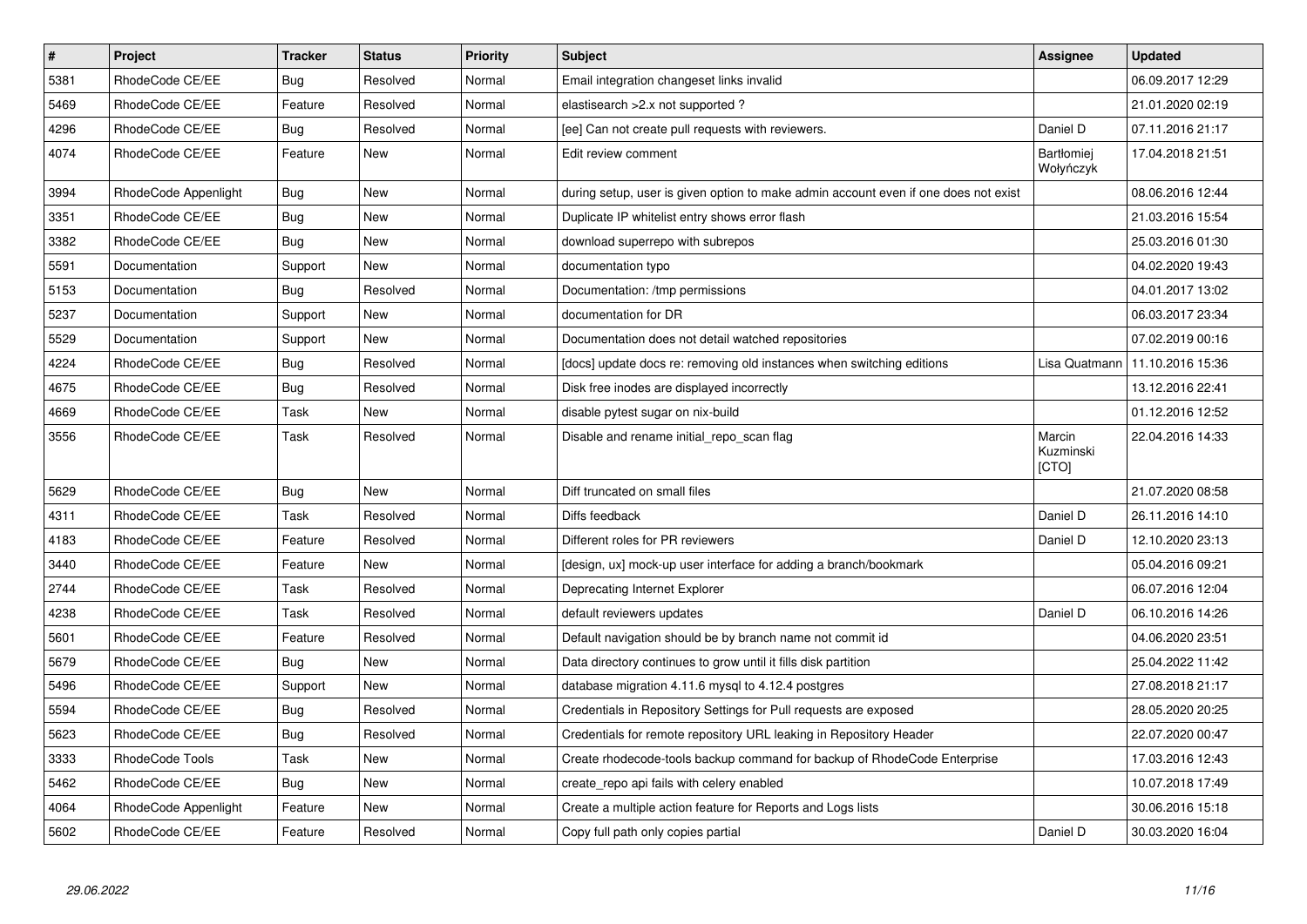| $\sharp$ | <b>Project</b>  | Tracker    | <b>Status</b> | <b>Priority</b> | <b>Subject</b>                                                                                        | <b>Assignee</b>                | <b>Updated</b>   |
|----------|-----------------|------------|---------------|-----------------|-------------------------------------------------------------------------------------------------------|--------------------------------|------------------|
| 4245     | RhodeCode CE/EE | Task       | Resolved      | Normal          | Convert control command to use http mode by default                                                   | Marcin<br>Kuzminski<br>[CTO]   | 14.10.2016 16:13 |
| 5557     | RhodeCode CE/EE | Bug        | Resolved      | Normal          | Consider removing slashes from the RSS feed names                                                     |                                | 31.10.2019 19:54 |
| 4222     | RhodeCode CE/EE | Feature    | New           | Normal          | Configurable detection of READMEs                                                                     |                                | 09.09.2016 10:05 |
| 5371     | RhodeCode CE/EE | Bug        | New           | Normal          | Comment times in Pull Requests are off by 1 day                                                       |                                | 10.04.2018 15:11 |
| 5270     | RhodeCode CE/EE | Task       | New           | Normal          | Comments updates                                                                                      | <b>Bartłomiej</b><br>Wołyńczyk | 17.04.2018 21:51 |
| 5273     | RhodeCode CE/EE | Feature    | New           | Normal          | Comment status                                                                                        |                                | 07.04.2017 13:10 |
| 148      | RhodeCode CE/EE | Feature    | New           | Normal          | [comments] Add per file and multiline comments in a changeset                                         |                                | 25.05.2016 10:20 |
| 5654     | RhodeCode CE/EE | <b>Bug</b> | New           | Normal          | Comment formatting broken when containing $@$ in a code block                                         |                                | 24.02.2021 12:10 |
| 5603     | RhodeCode CE/EE | Feature    | Resolved      | Normal          | Code search - highlight matching search terms                                                         |                                | 30.03.2020 11:16 |
| 5637     | RhodeCode CE/EE | Feature    | New           | Normal          | Clone URL templates - add per repository/namespace                                                    |                                | 29.10.2020 09:38 |
| 1404     | RhodeCode CE/EE | Bug        | Resolved      | Normal          | clone of really huge git repo (4gb) causes pyro to explode                                            |                                | 07.02.2017 14:52 |
| 4140     | RhodeCode CE/EE | Task       | Resolved      | Normal          | Check middleware chain status, and Verify that special middleware is catching<br>exceptions correctly |                                | 23.08.2016 12:13 |
| 5468     | RhodeCode CE/EE | Support    | New           | Normal          | Check logic for updating last commit for repository groups                                            |                                | 30.08.2018 09:47 |
| 5482     | RhodeCode CE/EE | <b>Bug</b> | Resolved      | Normal          | Changing a repo's 'Remote pull uri' in its Settings fails with 'No repo type specified'               |                                | 31.10.2018 08:37 |
| 5631     | RhodeCode CE/EE | Feature    | New           | Normal          | Change target of PR                                                                                   |                                | 31.07.2020 17:05 |
| 5461     | RhodeCode CE/EE | <b>Bug</b> | Resolved      | Normal          | Changes to user group permissions via API are not audit logged                                        |                                | 30.08.2018 09:47 |
| 5490     | RhodeCode CE/EE | Bug        | Resolved      | Normal          | Changes to repo group permissions via API are not audit logged                                        |                                | 28.02.2019 13:52 |
| 5187     | RhodeCode CE/EE | Feature    | Resolved      | Normal          | changelog dynamic loading of commits                                                                  |                                | 12.06.2018 12:31 |
| 5609     | RhodeCode CE/EE | Support    | Resolved      | Normal          | Change git diff algorithm                                                                             |                                | 31.03.2020 22:08 |
| 5600     | RhodeCode CE/EE | Feature    | New           | Normal          | Change default repository landing page                                                                |                                | 27.01.2021 01:04 |
| 3971     | RhodeCode CE/EE | Bug        | Resolved      | Normal          | [ce, vcs] Merge requests/Pull requests failing due to rebase problem                                  | Johannes<br>Bornhold           | 19.07.2016 15:54 |
| 3956     | RhodeCode CE/EE | <b>Bug</b> | New           | Normal          | [ce] - svn commit with all 'None' properties (author, message, etc.)                                  |                                | 23.05.2016 17:22 |
| 4120     | RhodeCode CE/EE | Task       | New           | Normal          | [ce] replace get_repo_nodes api                                                                       | Daniel D                       | 17.04.2018 21:49 |
| 3963     | RhodeCode CE/EE | <b>Bug</b> | New           | Normal          | [ce] Getting a newly added repo via remap/rescan via api gives no data                                |                                | 27.05.2016 05:02 |
| 3454     | RhodeCode CE/EE | Task       | Feedback      | Normal          | [ce/ee] visually differentiate the two editions                                                       | Marcin<br>Kuzminski<br>[CTO]   | 10.08.2016 03:30 |
| 4246     | RhodeCode CE/EE | Task       | New           | Normal          | [ce, ee, vcs, git] add tests for annotated git tags                                                   | Daniel D                       | 13.02.2018 18:03 |
| 4256     | RhodeCode CE/EE | Bug        | New           | Normal          | [ce, ee, ux] Source code highlight colors conflict with red/green inserted/deleted<br>blocks          | Daniel D                       | 03.10.2016 05:00 |
| 4288     | RhodeCode CE/EE | Task       | Resolved      | Normal          | [ce, ee] unify controllers that use diffs                                                             | Daniel D                       | 02.08.2017 11:41 |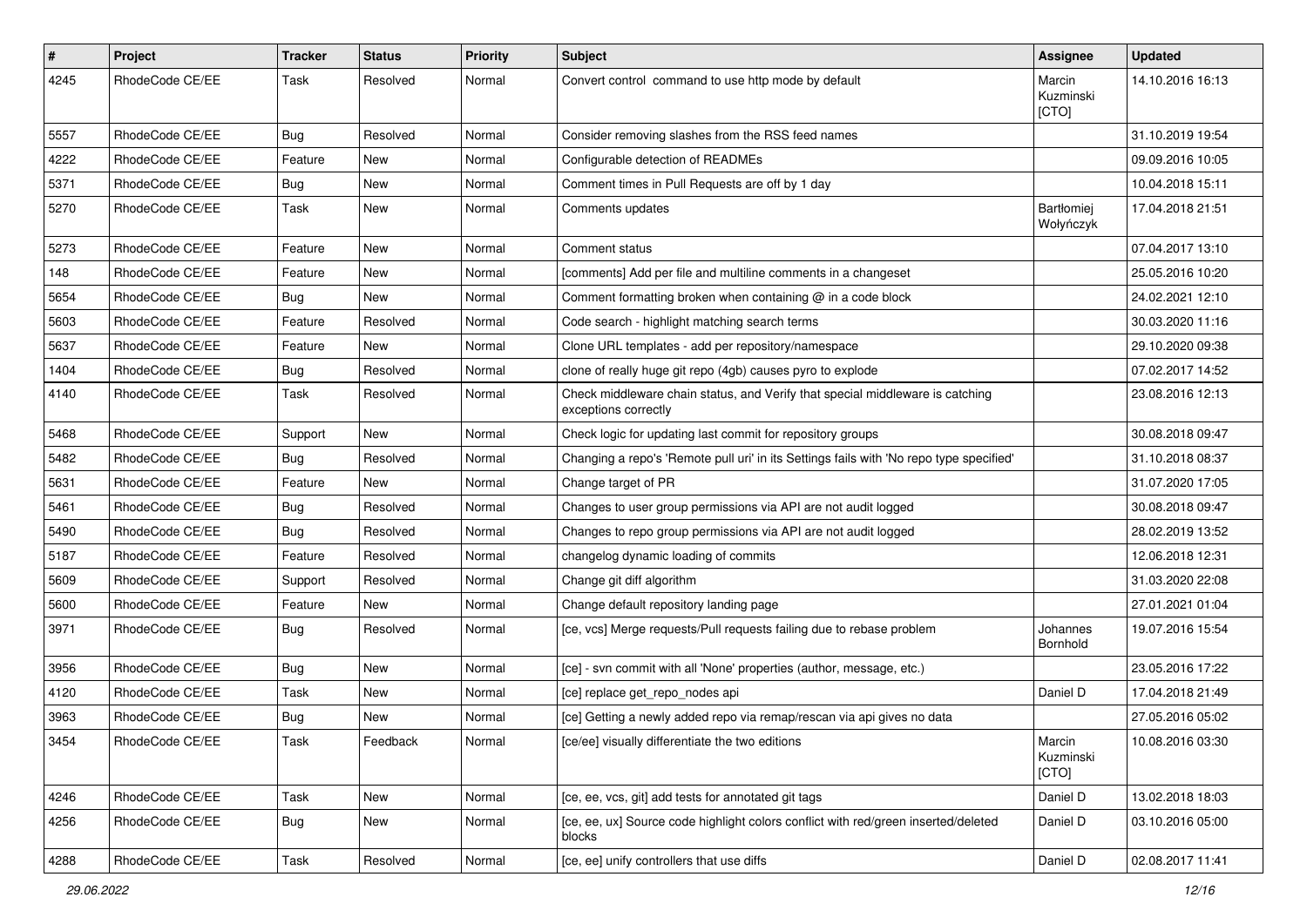| $\pmb{\#}$ | Project         | <b>Tracker</b> | <b>Status</b> | <b>Priority</b> | <b>Subject</b>                                                                                | <b>Assignee</b>              | <b>Updated</b>   |
|------------|-----------------|----------------|---------------|-----------------|-----------------------------------------------------------------------------------------------|------------------------------|------------------|
| 3950       | RhodeCode CE/EE | Bug            | Resolved      | Normal          | [ce, ee] trying to merge pr against a deleted branch/bookmark breaks the pr page              | Martin<br>Bornhold           | 27.10.2016 16:12 |
| 4208       | RhodeCode CE/EE | Bug            | New           | Normal          | [ce, ee] test errors get hidden by error page                                                 | Daniel D                     | 14.09.2016 12:00 |
| 4192       | RhodeCode CE/EE | Feature        | Resolved      | Normal          | [ce, ee] slack/hipchat integrations group commits by branch pushed                            |                              | 09.09.2016 19:01 |
| 4121       | RhodeCode CE/EE | Bug            | Resolved      | Normal          | [ce, ee] server announcement has extra margin                                                 | Lisa Quatmann                | 26.09.2016 14:00 |
| 4110       | RhodeCode CE/EE | Bug            | In Progress   | Normal          | [ce, ee] repos can be named _admin, _static                                                   | Daniel D                     | 20.07.2016 19:51 |
| 4225       | RhodeCode CE/EE | Feature        | Resolved      | Normal          | [ce, ee] repo group integrations cascade to child repo groups                                 | Daniel D                     | 14.09.2016 11:12 |
| 4175       | RhodeCode CE/EE | Feature        | Resolved      | Normal          | [ce, ee] repo group integrations                                                              | Daniel D                     | 16.08.2016 20:00 |
| 4179       | RhodeCode CE/EE | Task           | New           | Normal          | [ce, ee] refine perms summary list                                                            | Daniel D                     | 14.09.2016 12:09 |
| 4092       | RhodeCode CE/EE | Bug            | Feedback      | Normal          | [ce, ee] Redmine/JIRA integrations - smart commits                                            | Daniel D                     | 21.07.2016 12:59 |
| 4091       | RhodeCode CE/EE | Bug            | Resolved      | Normal          | [ce, ee] Redmine integration blocks for 30 seconds if redmine server not available            | Daniel D                     | 15.07.2016 12:26 |
| 4232       | RhodeCode CE/EE | Feature        | New           | Normal          | [ce, ee, pr, compare] redo diffs, support side by side diffs, html diffs                      | Daniel D                     | 25.10.2016 15:40 |
| 4267       | RhodeCode CE/EE | Feature        | Resolved      | Normal          | [ce, ee] jira tracker integration wildcard project key support                                | Daniel D                     | 10.10.2016 20:13 |
| 4211       | RhodeCode CE/EE | Feature        | Resolved      | Normal          | [ce, ee] increase webhook flexibility                                                         | Marcin<br>Kuzminski<br>[CTO] | 20.06.2022 10:55 |
| 4197       | RhodeCode CE/EE | Task           | New           | Normal          | [ce, ee] get list of users with their permissions to a repository                             | Daniel D                     | 22.09.2017 10:30 |
| 4147       | RhodeCode CE/EE | Task           | New           | Normal          | [ce, ee, docs] Events documentation                                                           | Daniel D                     | 15.08.2016 12:33 |
| 4163       | RhodeCode CE/EE | Task           | New           | Normal          | [ce, ee] celery refactor + upgrade                                                            |                              | 15.08.2016 12:32 |
| 4219       | RhodeCode CE/EE | Feature        | Resolved      | Normal          | [ce, ee] Add mandatory reviewers for pull requests                                            | Marcin<br>Kuzminski<br>[CTO] | 20.06.2017 15:23 |
| 3239       | RhodeCode CE/EE | Task           | Resolved      | Normal          | Catch all route for repo page or repo group page is always executing checks for<br>every page |                              | 21.04.2016 11:30 |
| 5605       | RhodeCode CE/EE | Bug            | Resolved      | Normal          | Cannot set subversion compatibility to 1.10                                                   |                              | 30.03.2020 17:27 |
| 5504       | RhodeCode CE/EE | Feature        | New           | Normal          | Buttons to copy commit hash and to expand the commit message in the repo<br>summary view      |                              | 26.10.2018 00:59 |
| 4283       | RhodeCode CE/EE | Task           | Resolved      | Normal          | bump whoosh to 2.7.4 release                                                                  |                              | 13.12.2016 21:08 |
| 5184       | RhodeCode CE/EE | Task           | Resolved      | Normal          | bump pyramid to 1.7.X                                                                         |                              | 06.02.2017 21:50 |
| 2944       | RhodeCode CE/EE | Task           | New           | Normal          | Bump gunicorn to 19.4 version                                                                 |                              | 17.03.2016 12:58 |
| 4666       | RhodeCode CE/EE | Task           | Resolved      | Normal          | Bump git and mercurial to latest versions                                                     |                              | 02.12.2016 19:01 |
| 2882       | RhodeCode CE/EE | Feature        | New           | Normal          | Bulk comment submit                                                                           |                              | 17.03.2016 17:50 |
| 4271       | RhodeCode CE/EE | Bug            | Resolved      | Normal          | Browsing new repository groups via SVN issue                                                  | Martin<br>Bornhold           | 19.10.2016 11:11 |
| 5587       | RhodeCode CE/EE | Bug            | Resolved      | Normal          | Broken metatags in 4.18.1                                                                     | Marcin Lulek                 | 29.01.2020 11:46 |
| 4044       | RhodeCode CE/EE | Feature        | Resolved      | Normal          | <b>Branch permissions</b>                                                                     |                              | 30.08.2018 09:48 |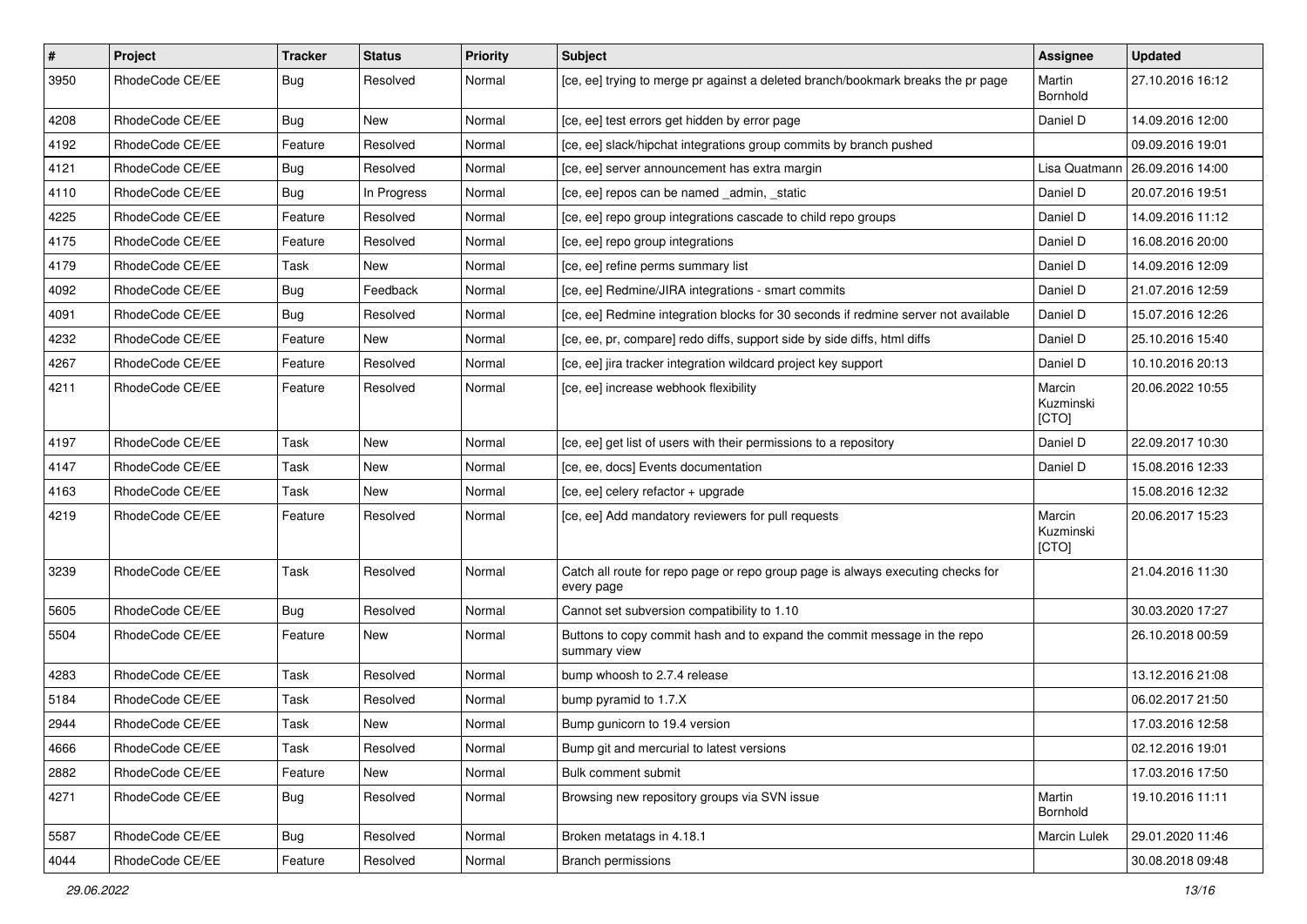| $\pmb{\#}$ | <b>Project</b>           | <b>Tracker</b> | <b>Status</b> | <b>Priority</b> | <b>Subject</b>                                                                                                                                                                       | Assignee            | <b>Updated</b>   |
|------------|--------------------------|----------------|---------------|-----------------|--------------------------------------------------------------------------------------------------------------------------------------------------------------------------------------|---------------------|------------------|
| 4272       | RhodeCode CE/EE          | Feature        | <b>New</b>    | Normal          | Better SPAM protection                                                                                                                                                               |                     | 12.10.2016 11:14 |
| 4252       | RhodeCode CE/EE          | Support        | New           | Normal          | Backup & Recovery                                                                                                                                                                    |                     | 07.10.2016 19:47 |
| 4062       | RhodeCode Appenlight     | Feature        | New           | Normal          | A way to see browser breakdown for an error                                                                                                                                          |                     | 30.06.2016 15:16 |
| 3362       | RhodeCode CE/EE          | Task           | New           | Normal          | auth-plugins, indicate visually that plugin is turned on but NOT enabled                                                                                                             |                     | 22.03.2016 19:03 |
| 5321       | RhodeCode CE/EE          | Feature        | Resolved      | Normal          | Audit logs                                                                                                                                                                           |                     | 21.06.2017 12:49 |
| 3334       | RhodeCode CE/EE          | Bug            | New           | Normal          | Attempt to edit .coveragerc through the online file editor                                                                                                                           |                     | 17.03.2016 13:49 |
| 3093       | Documentation            | Task           | <b>New</b>    | Normal          | [API] - update hg/git update pr API. Auto updates PR on push                                                                                                                         | <b>Brian Butler</b> | 01.07.2016 14:15 |
| 4301       | RhodeCode CE/EE          | Feature        | <b>New</b>    | Normal          | [API] toggle force_password_reset in api for Idap users                                                                                                                              |                     | 28.10.2016 15:43 |
| 5201       | RhodeCode CE/EE          | Task           | Resolved      | Normal          | API: implement describe-methods                                                                                                                                                      |                     | 13.02.2017 15:57 |
| 5527       | RhodeCode CE/EE          | Support        | New           | Normal          | API: expose human readable failure reason                                                                                                                                            |                     | 30.01.2019 17:43 |
| 3260       | RhodeCode CE/EE          | Task           | New           | Normal          | api: expose get repo node method                                                                                                                                                     |                     | 17.03.2016 12:56 |
| 5423       | Documentation            | Support        | Resolved      | Normal          | API-Documentation for Method "create repo group" faulty                                                                                                                              |                     | 22.01.2018 16:23 |
| 4290       | RhodeCode CE/EE          | Task           | New           | Normal          | Allow to transplant the review status to merged commits                                                                                                                              |                     | 17.04.2018 21:50 |
| 3373       | RhodeCode CE/EE          | Feature        | New           | Normal          | Allow to create Bookmarks and Branches from UI                                                                                                                                       |                     | 05.04.2016 09:21 |
| 5617       | RhodeCode CE/EE          | Feature        | <b>New</b>    | Normal          | Allow PRs to non-head bookmarks                                                                                                                                                      |                     | 20.05.2020 12:25 |
| 4071       | RhodeCode Appenlight     | Feature        | <b>New</b>    | Normal          | Allow for easy out-out of assigned permissions                                                                                                                                       |                     | 05.07.2016 10:14 |
| 4269       | RhodeCode CE/EE          | Support        | Resolved      | Normal          | Allow flash messages to be permanently surpressed                                                                                                                                    | <b>Marcin Lulek</b> | 14.10.2016 12:46 |
| 5556       | RhodeCode CE/EE          | <b>Bug</b>     | New           | Normal          | After upgrade RhodeCode Enterprise, pull request via API adds repo owner as<br>default reviewer                                                                                      |                     | 01.01.2020 13:09 |
| 5410       | RhodeCode CE/EE          | Bug            | New           | Normal          | After converting to CE, we get the following error when trying to view some repos in<br>the UI: "UnicodeDecodeError: 'ascii' codec can't decode byte" (full error in<br>Description) |                     | 25.01.2018 20:45 |
| 4278       | RhodeCode CE/EE          | Bug            | Resolved      | Normal          | [admin] Clicking the save button in admin -> settings -> issue tracker leads to<br>exception if no patterns entered.                                                                 | Daniel D            | 18.10.2016 13:38 |
| 3987       | RhodeCode Appenlight     | Bug            | New           | Normal          | adjust footer so it's consistent with the website footer                                                                                                                             |                     | 15.06.2016 10:20 |
| 5582       | <b>RhodeCode Control</b> | Feature        | New           | Normal          | Add the version number of a PR in the HTTP API                                                                                                                                       |                     | 15.01.2020 10:45 |
| 5225       | RhodeCode CE/EE          | Task           | Resolved      | Normal          | add tag of author/contribitor to comments                                                                                                                                            |                     | 11.05.2017 11:10 |
| 5229       | RhodeCode CE/EE          | Task           | Resolved      | Normal          | add support for https://clipboardjs.com/                                                                                                                                             |                     | 21.01.2020 02:19 |
| 3999       | RhodeCode CE/EE          | Feature        | Resolved      | Normal          | Add `send account information` to user creation page                                                                                                                                 |                     | 28.06.2016 15:22 |
| 5405       | RhodeCode CE/EE          | Bug            | New           | Normal          | Add repository from UI leads to HTTP/404                                                                                                                                             |                     | 28.11.2017 11:39 |
| 5537       | RhodeCode CE/EE          | Task           | Resolved      | Normal          | Add owner to create_pull_request API                                                                                                                                                 |                     | 28.02.2019 13:52 |
| 4063       | RhodeCode Appenlight     | Feature        | New           | Normal          | add option to specify custom value in dashboard select                                                                                                                               |                     | 30.06.2016 15:17 |
| 3979       | RhodeCode CE/EE          | Feature        | <b>New</b>    | Normal          | Add kanban board                                                                                                                                                                     |                     | 05.06.2016 21:20 |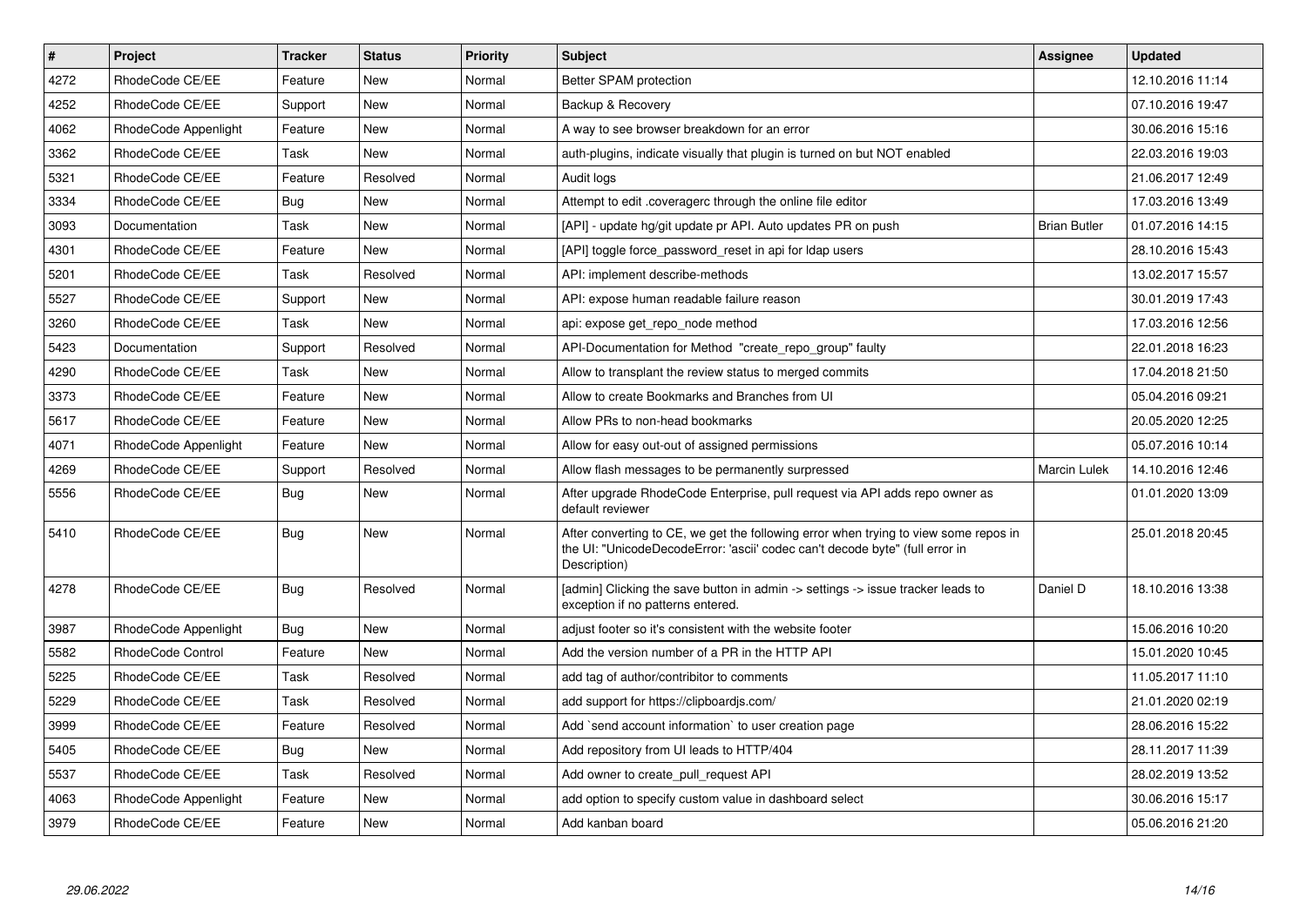| $\sharp$ | Project              | <b>Tracker</b> | <b>Status</b> | <b>Priority</b> | <b>Subject</b>                                                                                                    | <b>Assignee</b>              | <b>Updated</b>   |
|----------|----------------------|----------------|---------------|-----------------|-------------------------------------------------------------------------------------------------------------------|------------------------------|------------------|
| 4282     | RhodeCode CE/EE      | Task           | Resolved      | Normal          | Add inode limit together with disk usage                                                                          | Marcin<br>Kuzminski<br>[CTO] | 19.10.2016 12:18 |
| 4250     | RhodeCode CE/EE      | Bug            | Resolved      | Normal          | Adding a reviewer into existing PR doesn't set a reason.                                                          | Marcin<br>Kuzminski<br>[CTO] | 07.10.2016 20:05 |
| 5611     | RhodeCode CE/EE      | Feature        | Resolved      | Normal          | Add information "is the pull request up to date?" in the PR page                                                  |                              | 03.10.2021 23:24 |
| 5641     | RhodeCode CE/EE      | Feature        | <b>New</b>    | Normal          | "Add draft" / (x) button usability                                                                                |                              | 30.11.2020 20:53 |
| 4182     | RhodeCode CE/EE      | Feature        | <b>New</b>    | Normal          | add direct link from notification to corresponding PR                                                             |                              | 19.08.2016 12:35 |
| 4191     | RhodeCode CE/EE      | Feature        | <b>New</b>    | Normal          | Add custom Image logo option to header                                                                            |                              | 22.08.2016 14:49 |
| 5638     | RhodeCode CE/EE      | Feature        | New           | Normal          | Add "Copy full url path" button                                                                                   |                              | 05.02.2021 20:23 |
| 3981     | RhodeCode CE/EE      | Feature        | Resolved      | Normal          | Add cloud hosting like Gitlab, GitHub                                                                             |                              | 02.03.2020 09:14 |
| 3980     | RhodeCode CE/EE      | Feature        | <b>New</b>    | Normal          | Add CI engine                                                                                                     |                              | 05.06.2016 21:32 |
| 3978     | RhodeCode CE/EE      | Feature        | New           | Normal          | Add bug tracker                                                                                                   |                              | 05.06.2016 21:20 |
| 5404     | RhodeCode CE/EE      | Task           | <b>New</b>    | Normal          | Add an option to detach review rules when deleting an user                                                        |                              | 22.11.2017 11:23 |
| 1457     | RhodeCode CE/EE      | Feature        | New           | Normal          | add allow permissions inheritance on repo groups                                                                  |                              | 22.09.2017 10:27 |
| 5218     | RhodeCode CE/EE      | Bug            | New           | Normal          | 500 when forking repository, when using special chars in password.                                                |                              | 19.02.2017 21:46 |
| 5550     | RhodeCode CE/EE      | Bug            | <b>New</b>    | Normal          | 500 Internal Server Error   The server has either erred or is incapable of performing<br>the requested operation. |                              | 18.04.2019 17:12 |
| 4274     | RhodeCode CE/EE      | Bug            | Resolved      | Normal          | 500 error when push big objects                                                                                   |                              | 13.02.2017 19:53 |
| 3549     | RhodeCode CE/EE      | Bug            | Resolved      | Normal          | [4.0.0 regression], file source links use last commit id instead of current commit id                             | Marcin<br>Kuzminski<br>[CTO] | 21.04.2016 16:10 |
| 5227     | RhodeCode CE/EE      | Bug            | <b>New</b>    | Normal          | 400 during a svn checkout, file with special chars                                                                |                              | 23.02.2017 17:43 |
| 5522     | RhodeCode CE/EE      | Bug            | Resolved      | Low             | vcsserver fails when url contains extra "/"                                                                       |                              | 28.02.2019 13:52 |
| 5408     | Documentation        | Task           | Resolved      | Low             | Upate nginx documentation for non standard SSL port                                                               |                              | 12.07.2018 23:21 |
| 5598     | Documentation        | Bug            | New           | Low             | Typo in force delete command                                                                                      |                              | 19.03.2020 20:10 |
| 5441     | RhodeCode CE/EE      | Feature        | New           | Low             | Some files not parsed as XML files                                                                                | Marcin<br>Kuzminski<br>[CTO] | 12.06.2018 12:23 |
| 4220     | RhodeCode Appenlight | Feature        | New           | Low             | Search params allow sorting of result.                                                                            |                              | 06.09.2016 16:33 |
| 5460     | RhodeCode CE/EE      | Bug            | <b>New</b>    | Low             | Repo creation stuck when remote clone returns partial http code 500                                               |                              | 06.07.2018 19:14 |
| 5207     | RhodeCode CE/EE      | Task           | Resolved      | Low             | Release 4.6.1                                                                                                     |                              | 13.02.2017 18:04 |
| 5442     | RhodeCode CE/EE      | Feature        | Resolved      | Low             | Preview of Jupyter notebooks                                                                                      | Marcin<br>Kuzminski<br>[CTO] | 16.01.2019 16:33 |
| 3615     | RhodeCode CE/EE      | <b>Bug</b>     | New           | Low             | (OperationalError) too many SQL variables on admin journal page                                                   |                              | 06.05.2016 11:45 |